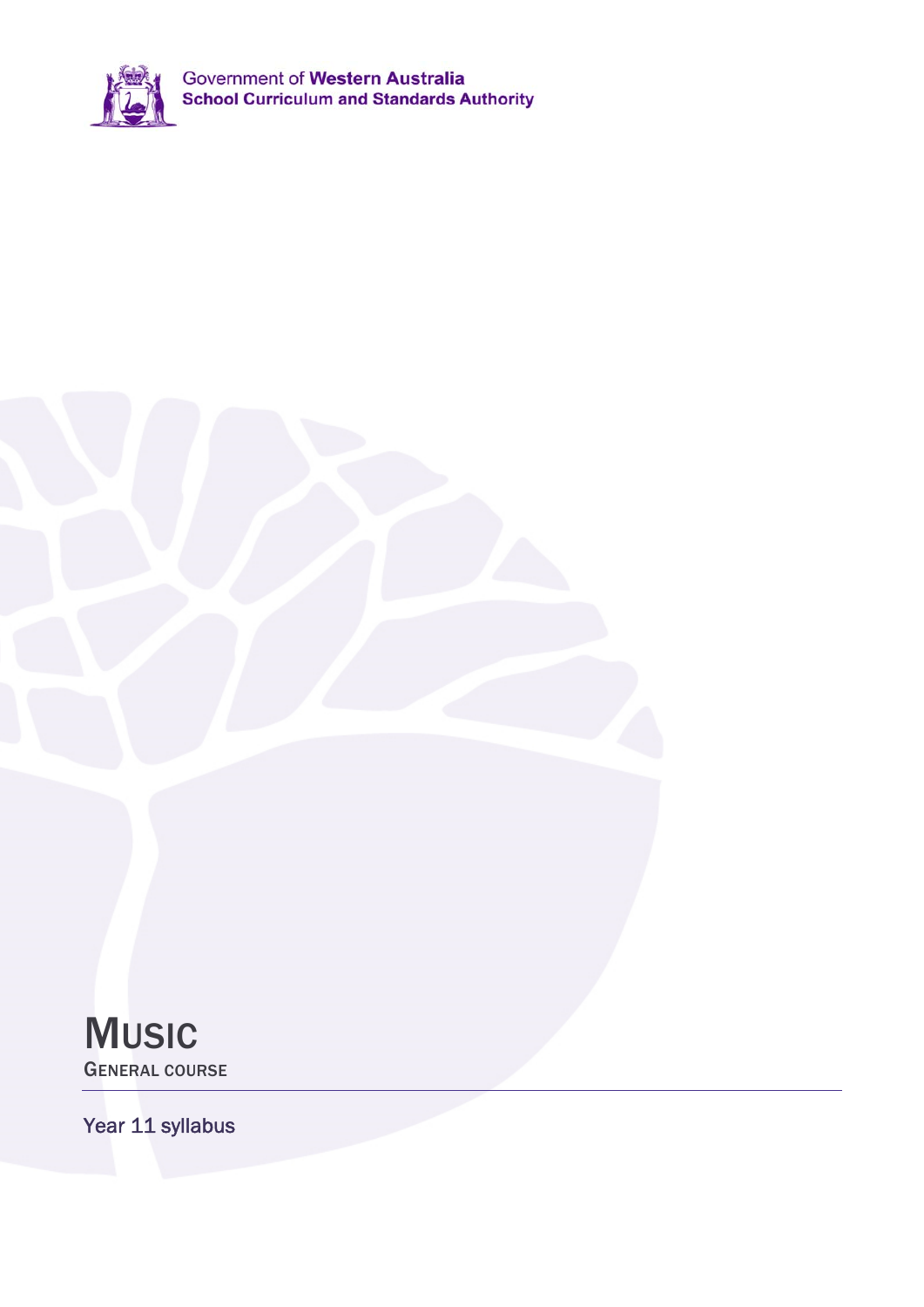#### **IMPORTANT INFORMATION**

This syllabus is effective from 1 January 2015.

Users of this syllabus are responsible for checking its currency.

Syllabuses are formally reviewed by the School Curriculum and Standards Authority on a cyclical basis, typically every five years.

#### **Copyright**

© School Curriculum and Standards Authority, 2013.

This document – apart from any third party copyright material contained in it – may be freely copied, or communicated on an intranet, for non-commercial purposes in educational institutions, provided that the School Curriculum and Standards Authority is acknowledged as the copyright owner, and that the Authority's moral rights are not infringed.

Copying or communication for any other purpose can be done only within the terms of the *Copyright Act 1968* or with prior written permission of the School Curriculum and Standards Authority. Copying or communication of any third party copyright material can be done only within the terms of the *Copyright Act 1968* or with permission of the copyright owners.

Any content in this document that has been derived from the Australian Curriculum may be used under the terms of the Creative Commons Attribution-NonCommercial 3.0 Australia licence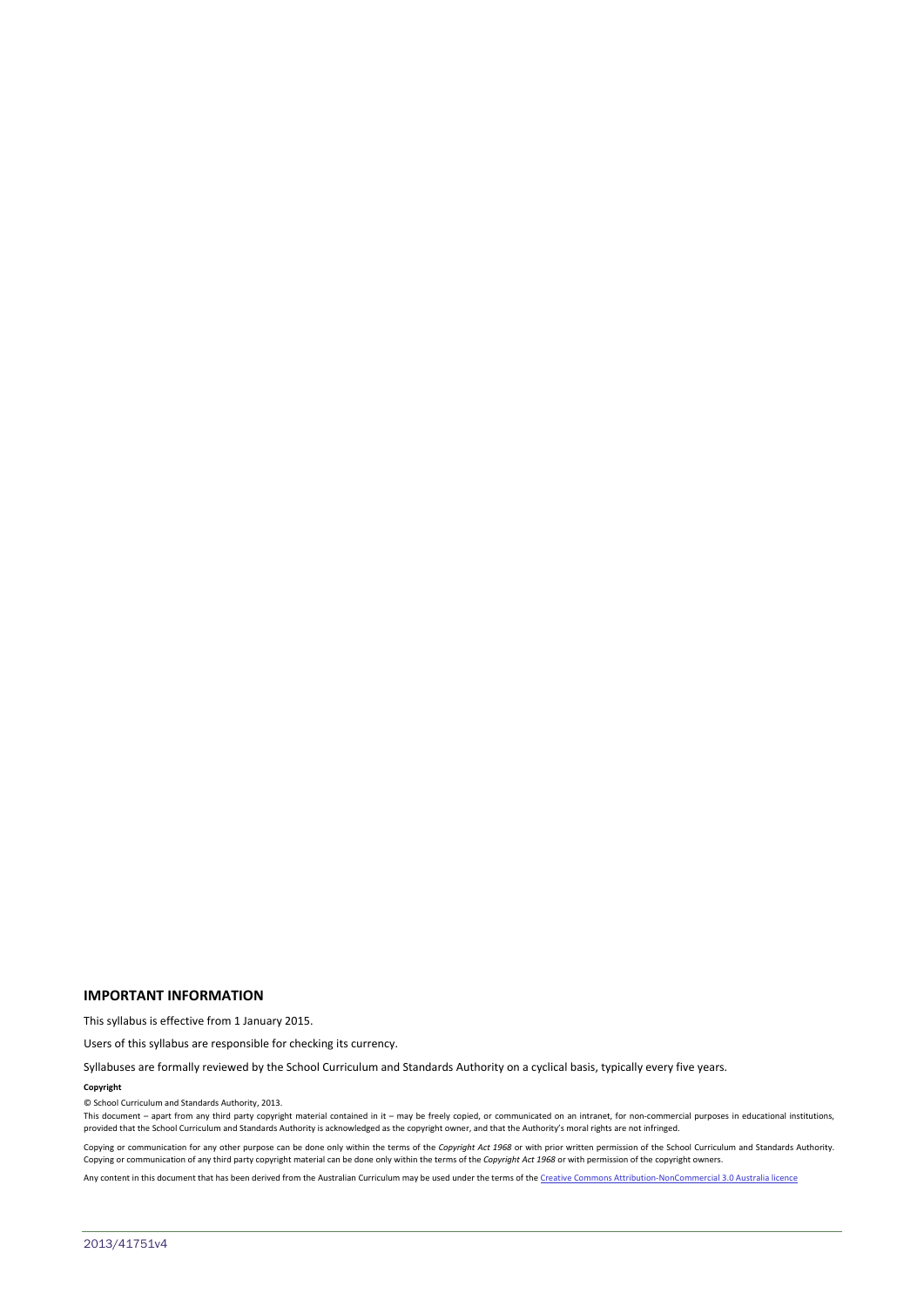## Content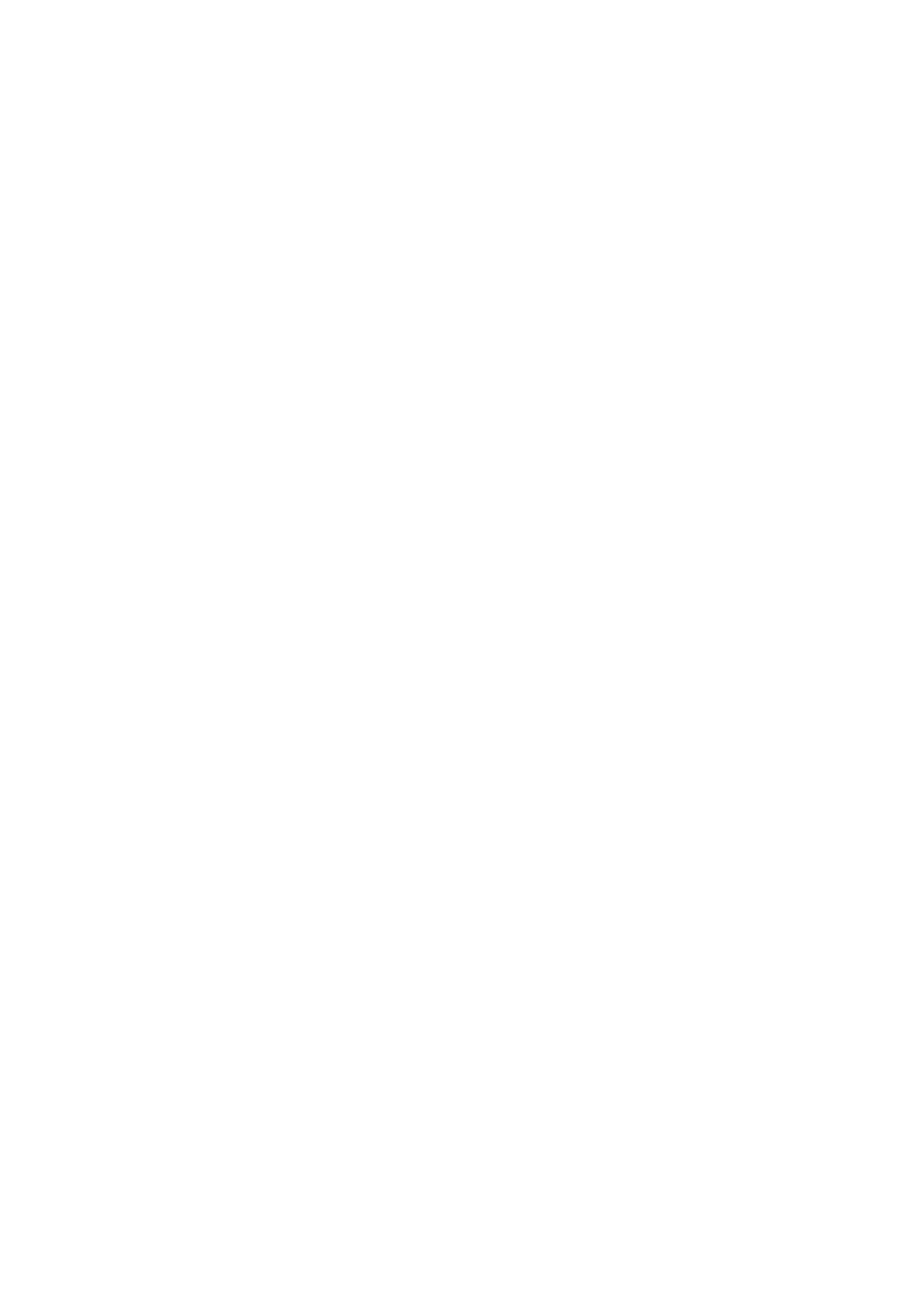## **Rationale**

Music is an aural art form that involves the exploration, organisation and manipulation of sound and silence. Music has the capacity to engage, inspire and enrich students, stimulating imaginative and innovative responses and fostering critical thinking and aesthetic understanding. Music is processed through aural discrimination, memory and emotional response, all of which interact with each other and with physical processes as a means of perceiving, learning, composing and performing.

Students listen, perform, improvise, compose and analyse music, developing skills to confidently engage with a diverse array of musical experiences both independently and collaboratively. Through continuous sequential music learning, students develop music knowledge, skills and understanding to create, communicate and evaluate music ideas with increasing depth and complexity. Students are encouraged to reach their creative and expressive potential, communicating ideas with current and emerging technologies.

Music is an expression of human experience and has a universal place in every culture across the globe and throughout history. Studying music provides the basis for significant lifelong engagement and enjoyment, and fosters understanding and respect for all music and music practices across different times, places, cultures and contexts.

The Music General course encourages students to explore a range of musical experiences through different musical contexts. The course consists of a written component and a practical component, incorporating the following content areas: Aural and theory, Composing and arranging, Investigation and analysis, and Performance. Students can choose to perform on voice or instrument, submit a composition portfolio or complete a production/practical project to fulfil the requirements of the practical component. The Music General course provides an opportunity for creative expression, the development of aesthetic appreciation and the pleasure and satisfaction that comes from listening to and making music independently and collaboratively with others. Studying music may also provide a pathway for further training and employment in a range of professions within the music industry.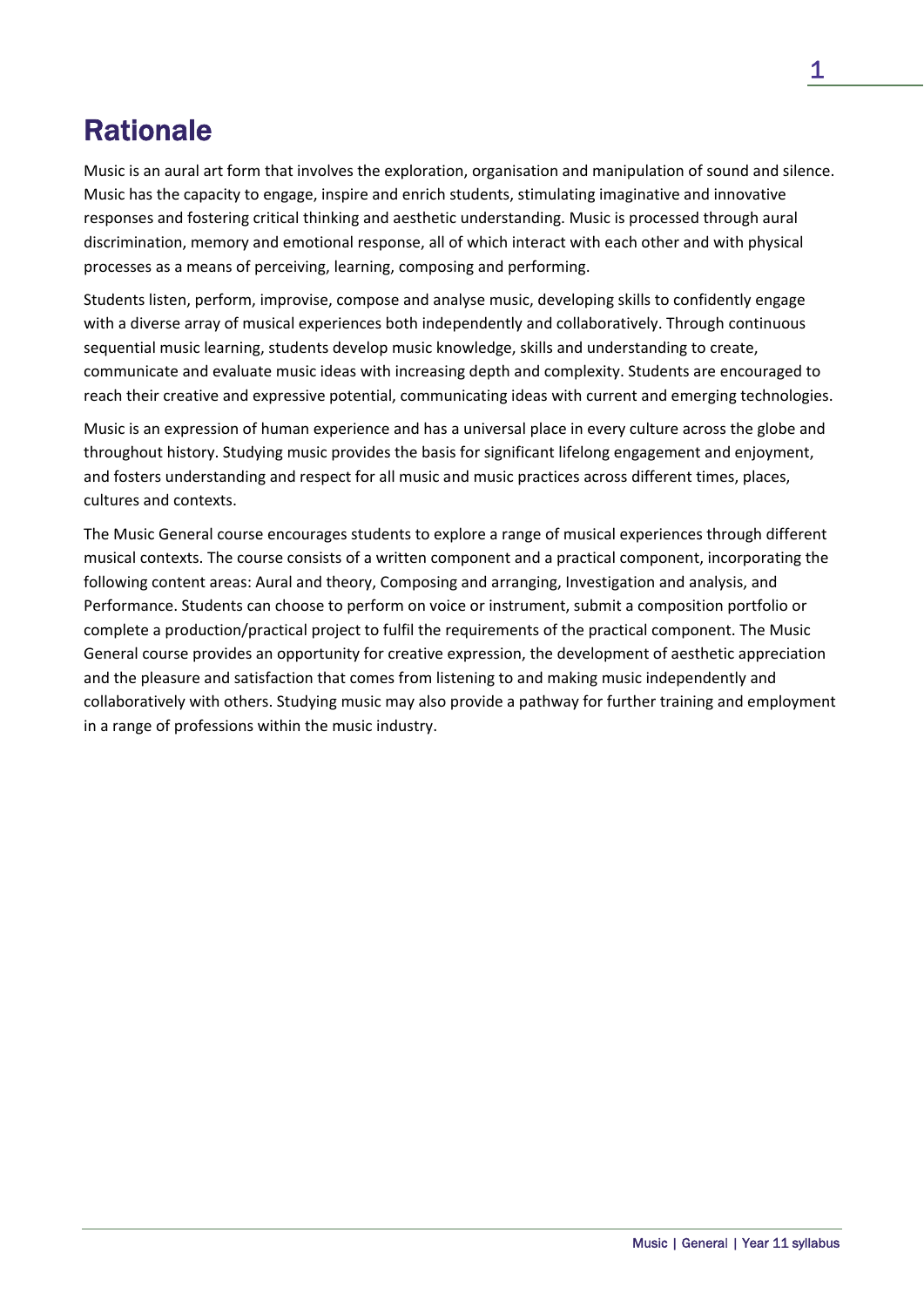## Course outcomes

The Music General course is designed to facilitate achievement of the following outcomes.

### **Outcome 1 – Performing**

Students apply musicianship skills, techniques and conventions when performing.

In achieving this outcome, students:

- demonstrate musicianship and control of instrument specific techniques
- demonstrate stylistic and expressive awareness
- demonstrate awareness of the roles and contributions of other performers and performance contexts and different audience roles.

Students participate in practical activities in instrumental, vocal and ensemble music in a range of settings through formal and informal learning processes. This can involve playing from notation, from memory, improvising, playing by ear and the use of technology.

### **Outcome 2 – Composing/arranging**

Students apply music language, stylistic awareness and knowledge of instrumental and performance techniques when composing or arranging.

In achieving this outcome, students:

- use music language, notation and terminology, skills, techniques and technologies when composing or arranging
- use the elements of music with stylistic and expressive awareness
- understand the roles and needs of performers, audiences and performance contexts.

Students engage in the creative process of improvising, composing, arranging and transcribing music using notation and/or technology. Students have the opportunity to perform their own works or hear them performed by others.

### **Outcome 3 – Listening and responding**

Students respond to, reflect on, and evaluate music.

In achieving this outcome, students:

- respond to the elements and characteristics of music
- reflect on the elements and characteristics of their own and others' music works
- identify and evaluate the elements and characteristics of music.

Students engage with music literature, scores and recordings through activities, including aural and score/visual analysis to recognise, reflect on and critically evaluate music.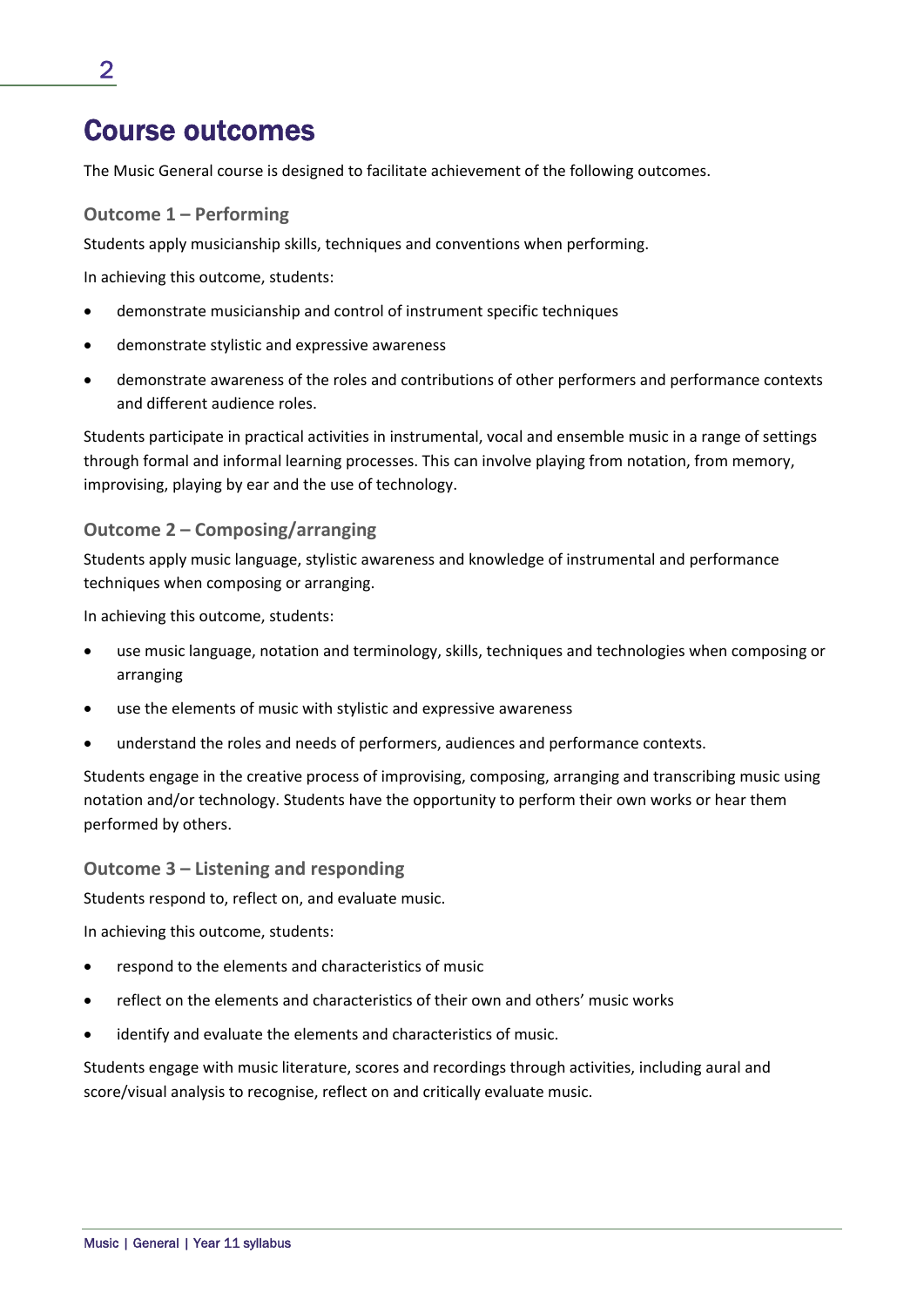### **Outcome 4 – Culture and society**

Students understand how social, cultural and historical factors shape music in society.

In achieving this outcome, students:

- understand how the elements and characteristics of music contribute to specific music works
- understand the ways in which the elements and characteristics of music reflect time, place and culture
- understand the social significance of music across different times, places, contexts and cultures.

Students engage with the wider social and cultural contexts within which music is created and experienced through the study of specific repertoire.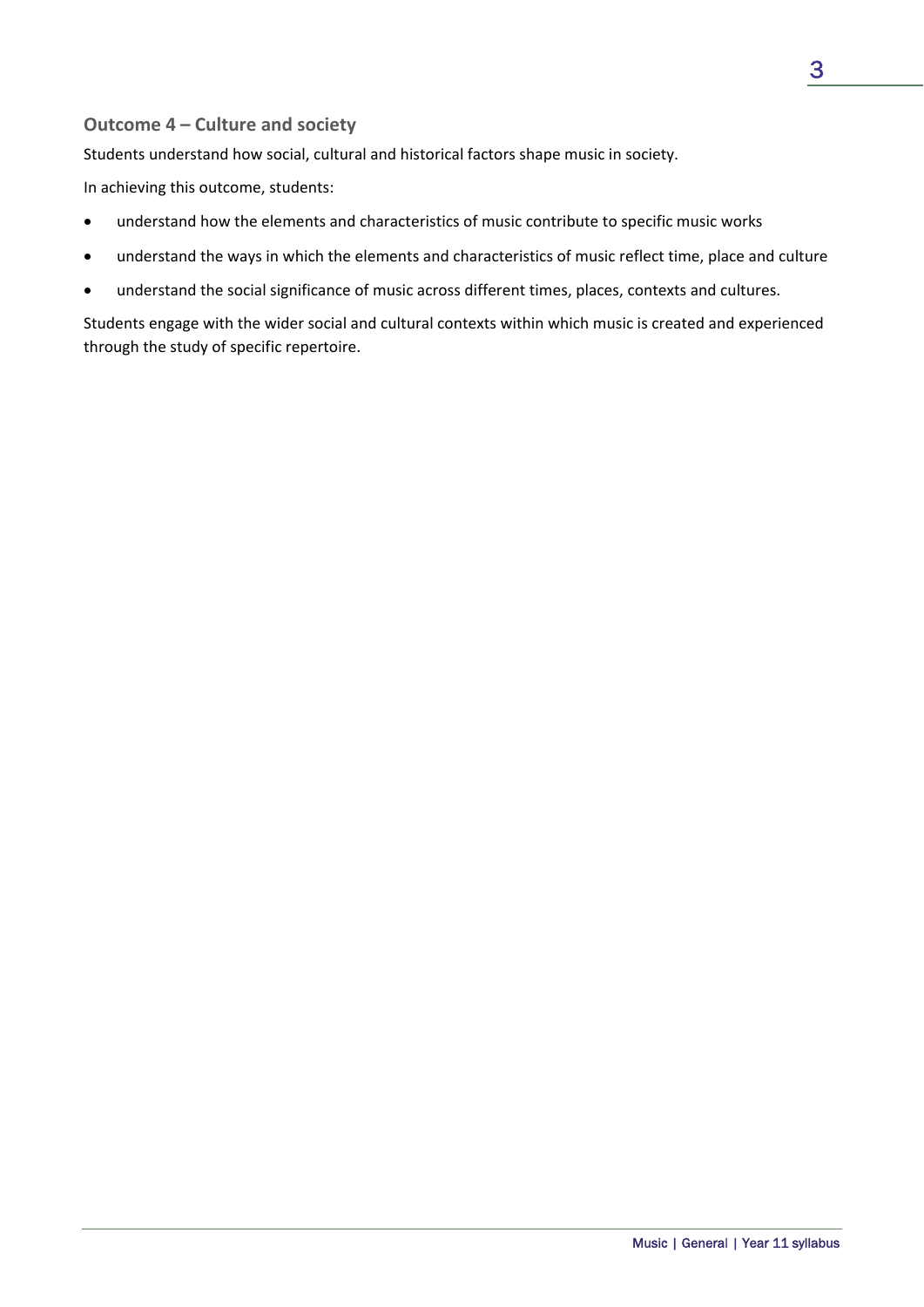## **Organisation**

This course is organised into a Year 11 syllabus and a Year 12 syllabus. The cognitive complexity of the syllabus content increases from Year 11 to Year 12.

### Structure of the syllabus

The Year 11 syllabus is divided into two units, each of one semester duration, which are typically delivered as a pair. The notional time for each unit is 55 class contact hours.

Each unit includes:

- a unit description a short description of the purpose of the unit
- unit content the content to be taught and learned.

### Organisation of content

In each unit, the Music General course is divided into a written component and a practical component. It is accessible to students with a varied background and experience in music and is designed to provide a flexible framework through which the areas of content can be taught. The context offered by schools will depend on school resources, staff expertise and student interest and needs. The selected context is the vehicle or framework through which the unit content is delivered. Suggested contexts could include Western Art Music, Jazz, Contemporary Music, Music Theatre, Music for Film and Television, World and Indigenous Musics or Music Technology.

The **written component** is made up of three learning areas:

- Aural and theory The Aural and theory content is generic and not context specific and has been sequentially developed across all four units. The content can be extended and adapted to suit any selected context.
- Composing and arranging based on the selected context, encompassing the elements of music as specified in the Theory content.
- Investigation and analysis The selected context becomes the vehicle or framework through which the Investigation and analysis component is delivered. Students learn how social, cultural and historical factors shape music in society. Learning about music in relation to its social and cultural context illustrates the changing and dynamic character of music and influences the way in which people interpret and present music. Students engage with the wider social and cultural contexts within which music is created and experienced through the study of appropriate repertoire.

The **practical component** can be delivered in a different context to the written component. Delivery of the practical component can require individual tuition from an instrumental teacher or composition tutor/supervisor and will generally take place outside the allocated classroom time. The classroom teacher must be responsible for managing the delivery and assessment process of the practical component. A timetable, program of work and assessment outline is to be agreed to by the classroom teacher, instrumental teacher or composition tutor/supervisor, ensemble director and student to ensure appropriate standards and assessment requirements are met.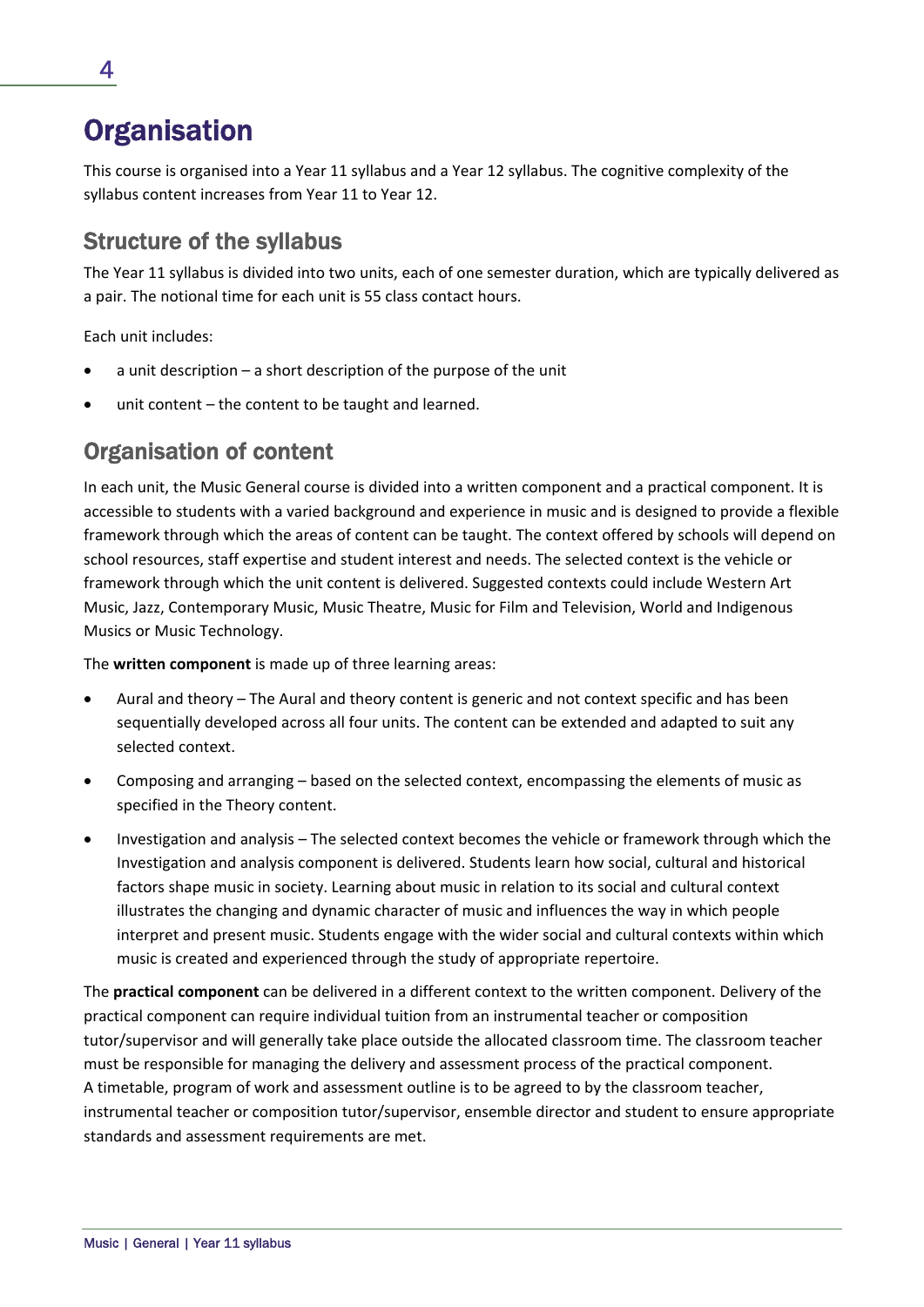Students can select one of three options to complete the practical component:

- Performance on an instrument or voice
- Composition portfolio
- Production or practical task/project.

### Progression from the Year 7–10 curriculum

The Arts curriculum for the Music syllabus is organised into two strands: Making and Responding. Through a study of music, students listen to, compose and perform music, acquiring skills and knowledge with increasing depth and complexity though continuous and sequential learning.

Music learning is aurally based, with students learning about and evaluating the role and use of the elements of music through listening, analysing, composing and performing activities. Students develop music literacy skills as they learn to read, write, interpret, create, compose, arrange and perform music, communicating ideas through the use of music symbols, notation, terminology and technology.

As musicians, students listen to, and experience, music as both performers and audience members, developing an increasing awareness of their different roles and expectations. Through practice and performance as soloists or ensemble members, they develop and refine technical skill and control, musical sensitivity and stylistic interpretation, to reach their creative and expressive potential.

Students learn to compare and evaluate music, expressing personal preferences, differentiating between subjective and objective responses, and providing strategies to inform and improve music making. They explore music from a broad range of contexts, times and cultures, using critical analysis and research to evaluate the influence of social, cultural and historical factors on musical developments developing aesthetic knowledge/understanding and respect for different music practices and traditions.

### Representation of the general capabilities

The general capabilities encompass the knowledge, skills, behaviours and dispositions that will assist students to live and work successfully in the twenty‐first century. Teachers may find opportunities to incorporate the capabilities into the teaching and learning program for the Music General course. The general capabilities are not assessed unless they are identified within the specified unit content.

### **Literacy**

Music is unique in the Arts in that it has its own language. Students develop music literacy both aurally and visually, exploring the elements of music and using specific symbols, notation and terminology when performing, composing, describing, evaluating and analysing music. They use literacy skills to express ideas and opinions about music and develop aesthetic knowledge using research and analytical skills to compare and evaluate music from a variety of contexts, times and cultures.

### **Numeracy**

In the Music General course, students use numeracy knowledge and skills to compose, interpret, analyse and record music. They explore and apply compositional processes involving the use and manipulation of time, patterns, forms and structures, recording skills; time, ratio, rate, layers and analytical skills; identifying the use of the elements of music, including form, structure, rhythm and texture.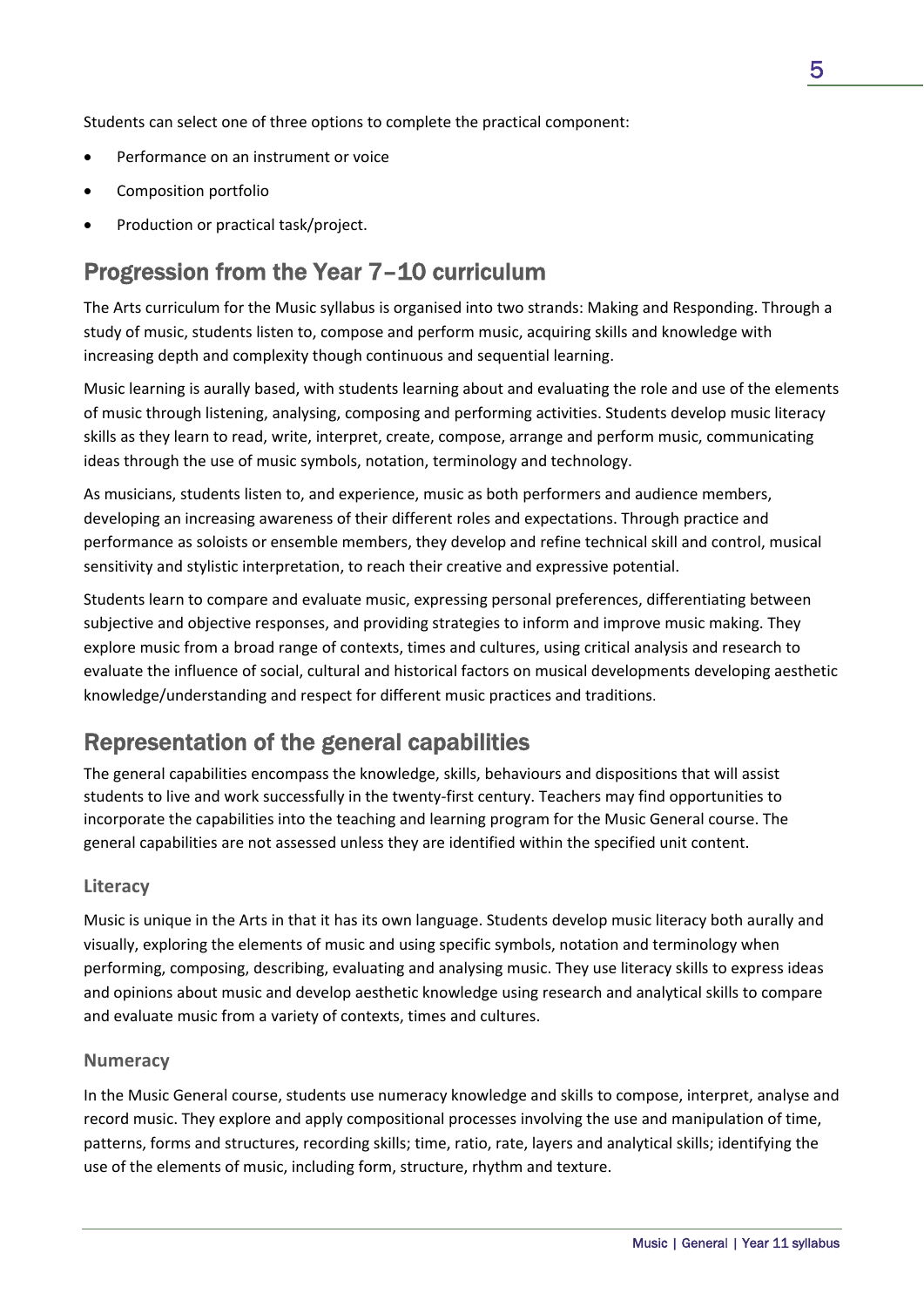### **Information and communication technology capability**

Music students use technology to create, improvise, compose, arrange, perform and communicate music ideas. Students use digital technologies to locate, access, select and evaluate information, work collaboratively, share and exchange information and communicate with a variety of audiences.

### **Critical and creative thinking**

When creating and sharing music, students draw on their imagination, aesthetic knowledge, analytical and critical thinking skills. They provide feedback, express personal preferences and consider opinions and interpretations to refine their music making both individually and collaboratively. When analysing music, they reflect critically and creatively on the thinking and processes that underpin music making, identifying and evaluating the use of the elements of music and considering cultural, social and historical influences across a variety of styles, contexts, times and cultures.

### **Personal and social capability**

Learning music promotes self‐discipline, initiative, confidence, empathy and adaptability as students practise, rehearse and perform individually and collaboratively. They learn to empathise with, and respect, the emotions, needs and situations of others to appreciate diverse perspectives and negotiate different types of relationships. Students learn to communicate effectively, work collaboratively, make considered and informed decisions and show leadership when making and responding to music as performers and audience members.

### **Ethical understanding**

Students develop and apply moral, social and ethical understanding when composing, performing, evaluating and recording music. This includes an awareness of copyright, intellectual and cultural property rights, respect of ethical, cultural and social factors which may govern or influence the creation, performance or recording of a musical work.

### **Intercultural understanding**

Students develop and practise intercultural understanding through performing, analysing and composing music from a range of cultures, times and contexts. They explore the influence and impact of cultural, social and historical practices and traditions on musical developments and are encouraged to consider and demonstrate respect and empathy as performers and audience members.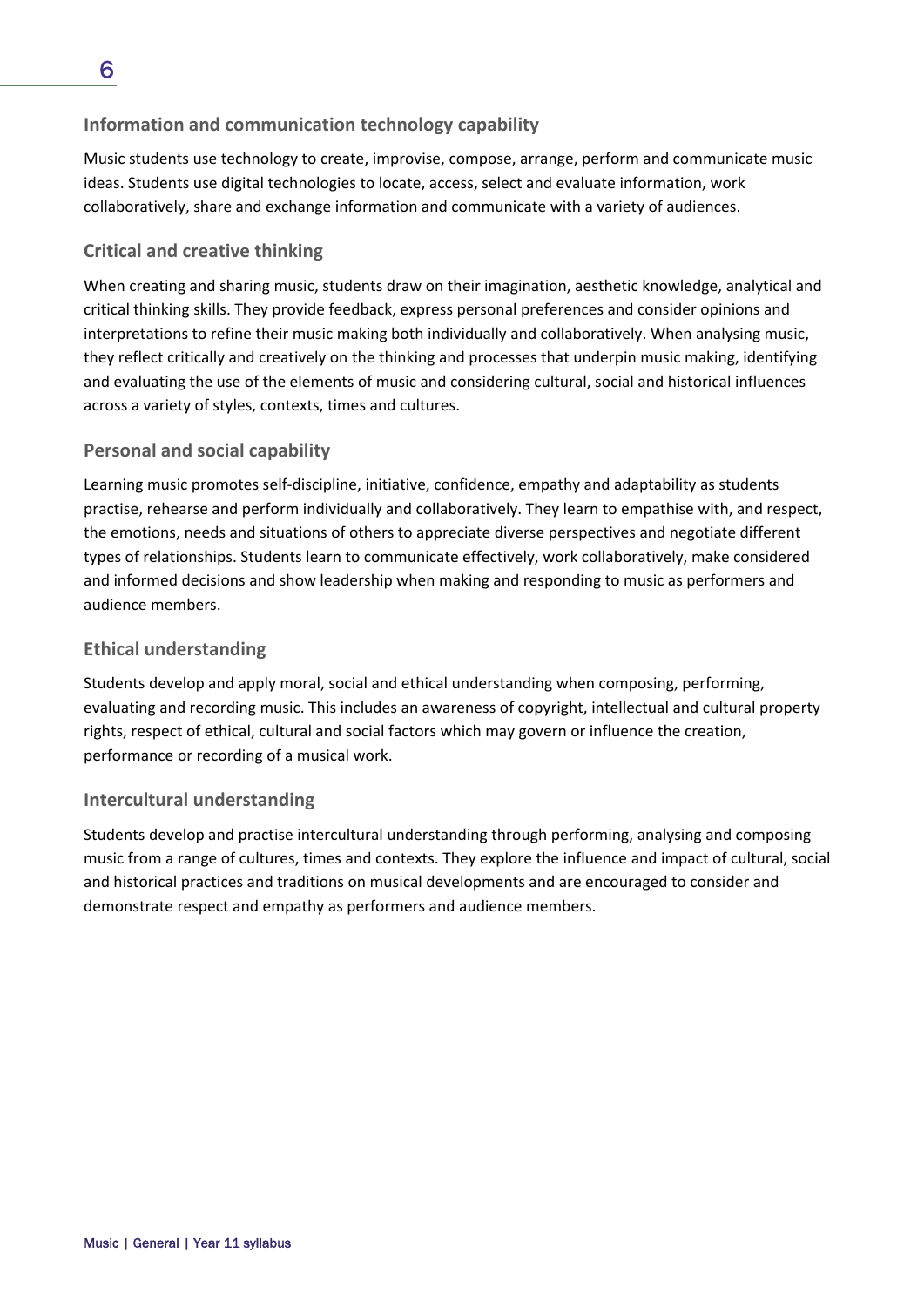### Representation of the cross-curriculum priorities

The cross-curriculum priorities address contemporary issues which students face in a globalised world. Teachers may find opportunities to incorporate the priorities into the teaching and learning program for the Music General course. The cross‐curriculum priorities are not assessed unless they are identified within the specified unit content.

### **Aboriginal and Torres Strait Islander histories and cultures**

The Aboriginal and Torres Strait Islander cultures carry an ancient tradition with stories of the Dreaming that are both unique and share parallels with other ancient cultures. Exploration of the history and cultures of Aboriginal and Torres Strait Islander cultures provides a rich opportunity to build a greater understanding of a part of Australian history as well as fostering values of mutual understanding and respect between cultures included under the broad identity of this country.

### **Asia and Australia's engagement with Asia**

The Asia region represents a highly diverse spectrum of cultures, traditions and peoples with a third of the world's population located immediately north of Australia. Engaging in a respectful exploration of particular traditions from countries like China, India, North Korea, South Korea and Japan, for example, enables students to understand more deeply the values and histories of our near neighbours with whom we share important interrelationships.

### **Sustainability**

Students consider sustainable practices and develop world views that recognise the importance of social justice, healthy ecosystems and effective action for sustainability. Through their music, they may use creative problem solving to address behaviours contributing to negative and positive impacts on our environment, and challenge, inspire and persuade others to take positive action for sustainable futures.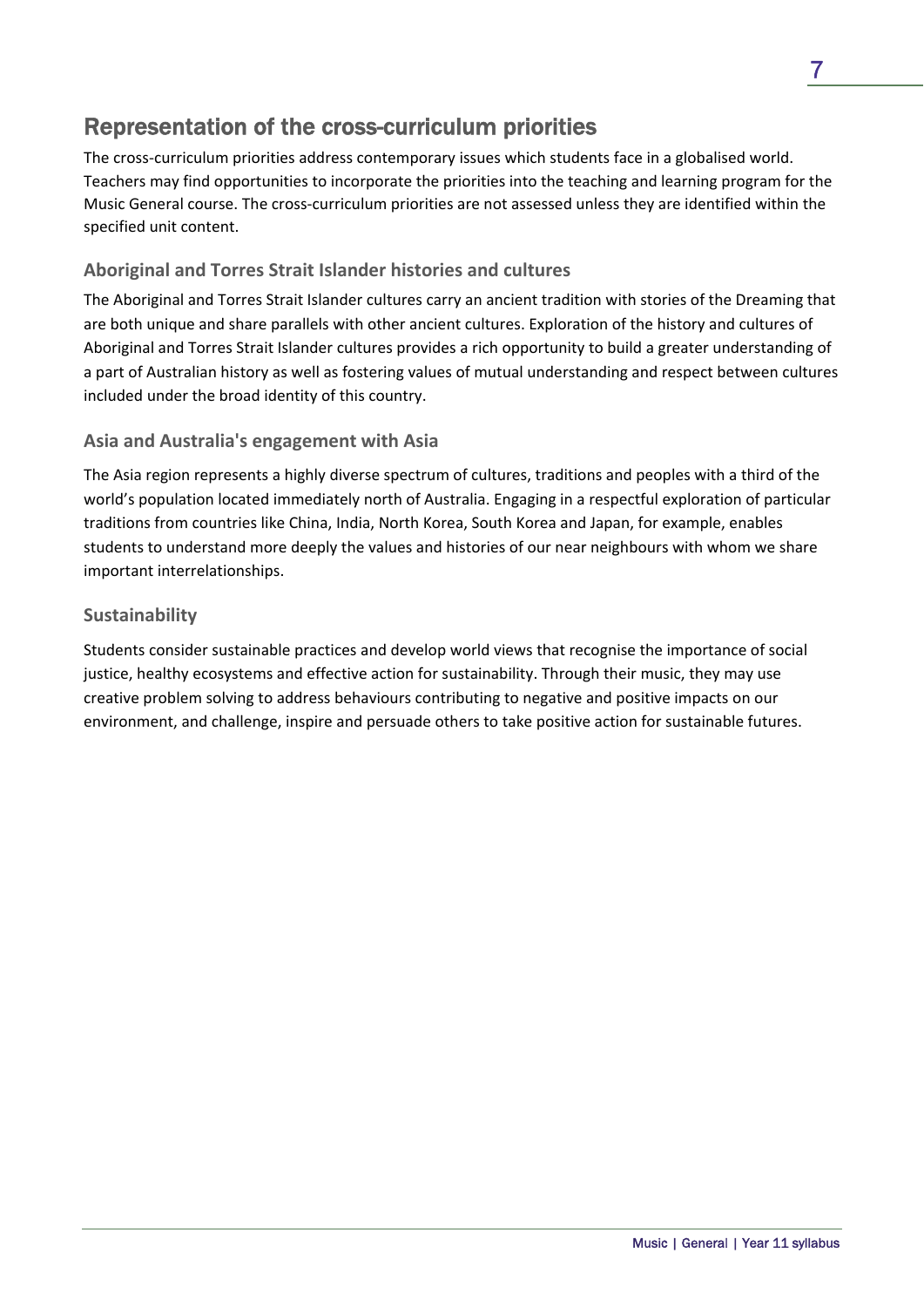# Unit 1

### Unit description

In this unit, students develop their skills, knowledge and understanding to listen to, compose, perform and analyse music. They develop aural and music literacy skills and learn how the elements of music can be applied when performing, composing and responding to music. Students learn about how music is created and performed, analysing musical works and exploring how social, cultural and historical factors shape music in the specific context selected for study.

Students develop skills, confidence and stylistic awareness to engage in music making as performers and audience members both individually and collaboratively.

### Suggested contexts

The selected context becomes the vehicle or framework through which the unit content is delivered. Suggested contexts could include Western Art Music, Jazz, Contemporary Music, Music Theatre, Music for Film and Television, World and Indigenous Musics or Music Technology.

### Unit content

This unit includes the knowledge, understandings and skills described below.

### **Aural and theory**

### **Practical vocal exercises**

sight-singing using examples based on the aural skills outlined in this unit.

### **Rhythm and duration**

simple metres for dictations, imitations, call and responses and discrepancies

 $\frac{2}{4}$ ,  $\frac{3}{4}$ ,  $\frac{4}{4}$  or C

simple metre rhythms for dictations, imitations, call and responses and discrepancies derived from

$$
\circ, \circ, \bullet, \bullet, \bullet
$$

simple metre rests for dictations, imitations, call and responses and discrepancies

$$
=,-,\xi,7
$$

 subdivisions of the crotchet beat in simple metres for dictations, imitations, call and responses and discrepancies

<u>, , , , ,</u>

- anacrusis/upbeat/pick‐up
- correct grouping of rhythms and rests within the bar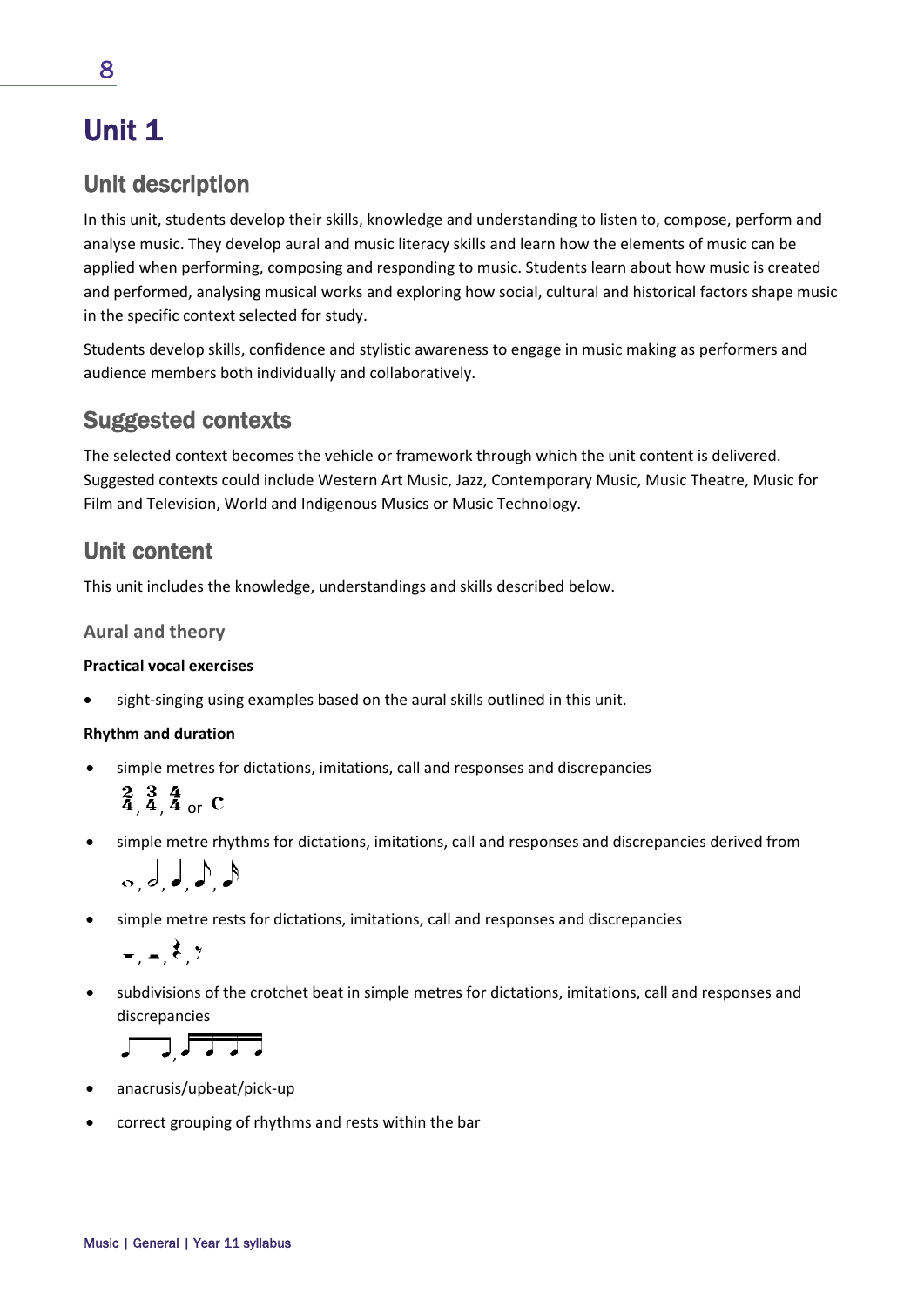- rhythmic dictation
	- up to 4 bars
- rhythmic discrepancies
	- rhythm (including time signature)
		- o at least one rhythmic discrepancy in a short musical example.

### **Pitch – melody, harmony and tonality**

- scales
	- **treble clef, ascending and descending**
	- C, F and G major pentatonic, C major
	- major, major pentatonic
- intervals
	- **diatonic, melodic, ascending**
	- perfect unison, major  $2^{nd}$ , minor  $3^{rd}$ , major  $3^{rd}$ , perfect  $4^{th}$ , perfect  $5^{th}$ , perfect  $8^{ve}$
- melodic dictation
	- up to 4 bars, treble clef, starting note and rhythm given
		- o C pentatonic, C major
- pitch discrepancies
	- at least one pitch discrepancy in a short musical example
- imitation and call and response
	- up to 4 bars
	- examples based on the aural skills outlined in this unit
- tonal qualities
	- **specific to scales listed**
- chords
	- **in C Major**
	- **•** root position
		- <sup>o</sup> major: I, IV and V (tonic, sub‐dominant and dominant)
- chord progressions
	- up to 4 bars in C major
	- Roman numerals and chord names where appropriate
		- o Roman numerals
			- major: I, IV and V
		- o chord names (as indicated in C tonalities)
			- major: C, F and G.

### **Tempo**

- terminology/symbol for tempo (to be used in conjunction with context-specific terminology)
	- fast (*allegro*), moderate (*moderato, andante*), slow (*adagio*).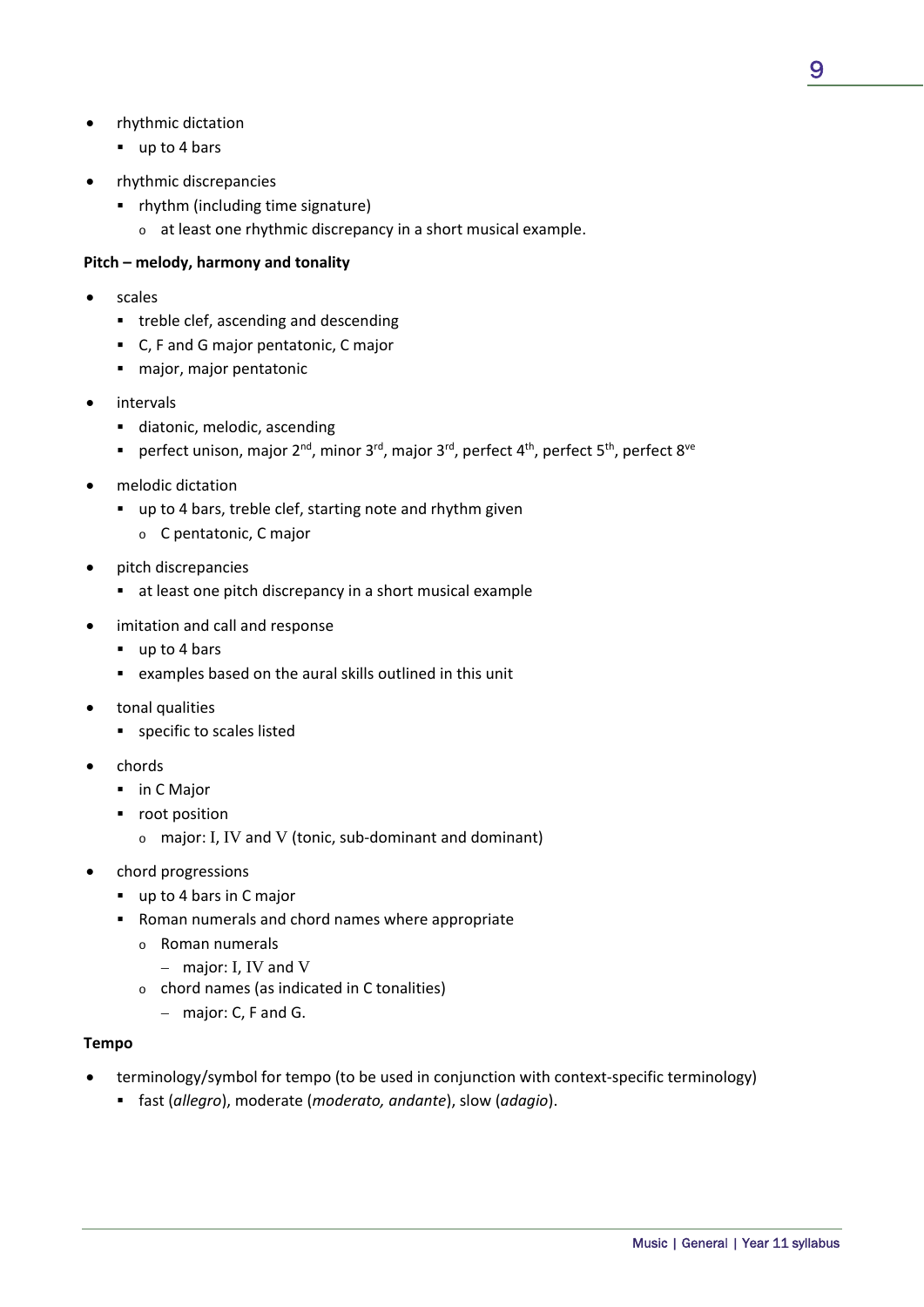### 10

### **Expressive elements**

- general dynamic descriptions
- terminology/symbol for dynamics
	- soft*/piano (p) ,* loud*/forte (f)*
- terminology/symbol for changes in intensity of sound
	- *decrescendo (decresc.)*, *diminuendo (dim.)*, *crescendo (cresc.)*
- terminology/symbol for articulations
	- smooth and connected/*legato* (slur), short and detached/*staccato*.

### **Texture**

unison/single line, homophonic/melody with accompaniment.

### **Form/structure**

- forms to be studied appropriate to selected context
	- binary/AB, ternary/ABA/AABA (popular song form)
- signs/symbols
	- bar line, double bar lines, final bar line, repeat signs
	- pause, *coda*
- compositional devices
	- **pedal.**

### **Timbre**

### Instruments

- identification and description of tonal qualities
	- **string** 
		- o violin, double bass
	- **guitar** 
		- o acoustic guitar, electric guitar, electric bass guitar
	- **percussion** 
		- o auxiliary percussion snare drum, bass drum, crash cymbals, suspended cymbals
	- **Executed** 
		- o piano, electronic piano, synthesiser
	- voice
		- o female (soprano, alto), male (tenor, bass)
	- didgeridoo, claves/clapping sticks
	- solo, group/ensemble.

### **Aural and visual analysis**

- aural and visual analysis of music extracts related to the selected context
- identification from a short musical excerpt, the elements of music as specified in the aural and theory content
	- number of instruments and/or voices
	- type of instruments and/or voices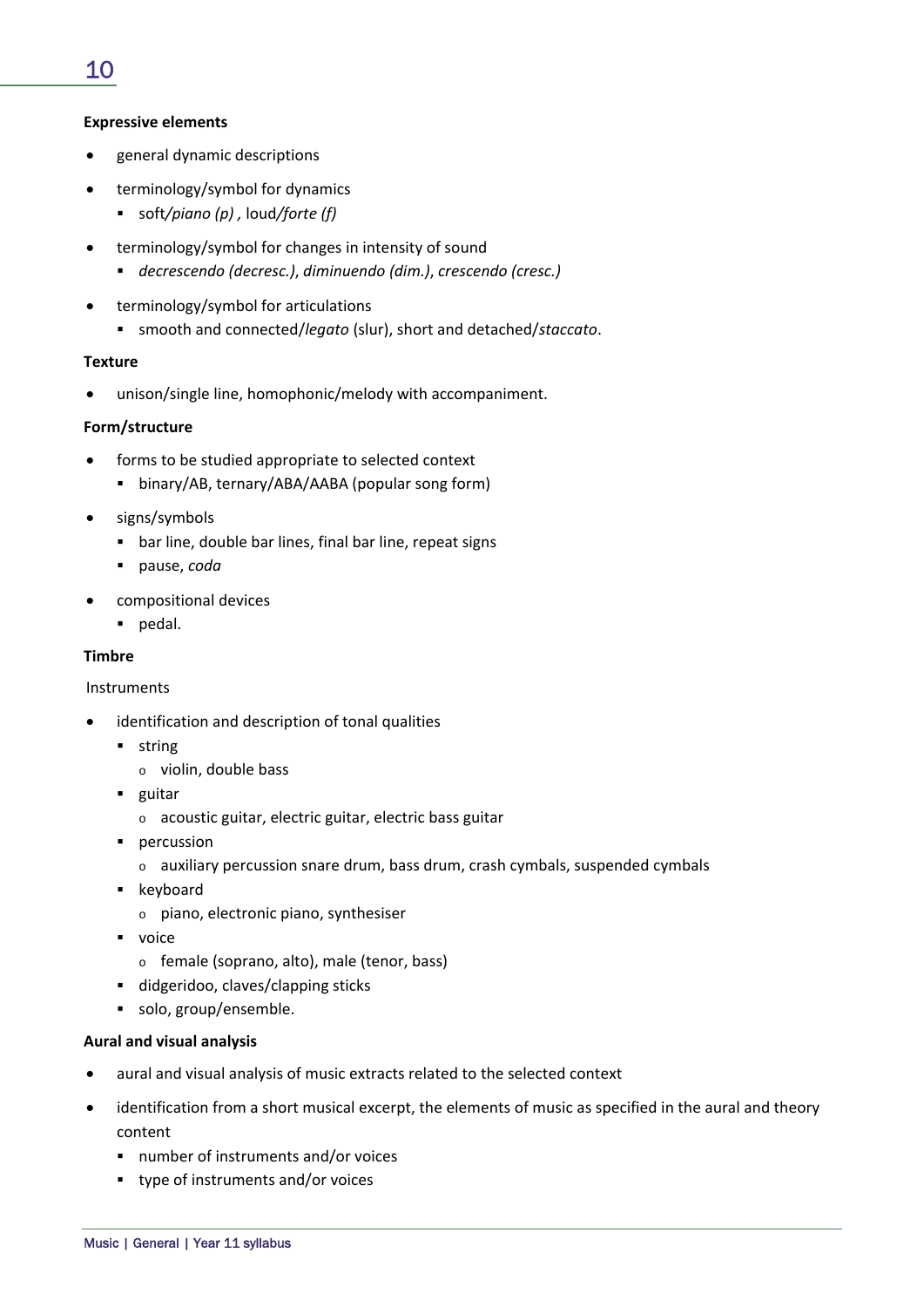- metre
- genre/style/era/period
- suitable tempo indications
- **tonality**
- **textural features**
- $-$  form
- **•** rhythmic, melodic and harmonic elements
- **suitable dynamics**
- appropriate articulations
- compositional devices
- **EXECUTE:** instrumental timbres and colouristic effects.

### **Additional theory**

- knowledge and function of treble and bass clef
- notes and letter names in treble and bass clef
- key signatures up to and including one sharp and one flat
- scales
	- **•** treble and bass clef, ascending and descending
		- o C, F and G major pentatonic
		- o A, D and E minor pentatonic
		- o C major
- scale structure and patterns
- scale degree numbers and/or *sol‐fa* names
- keyboard layout
- intervals
	- treble and bass clef, diatonic-based on scales stipulated, within an octave, ascending and descending, from the tonic
		- o perfect unison (same note), semitone (minor 2<sup>nd</sup> or ½ step), tone (major 2<sup>nd</sup> or whole step), major  $3<sup>rd</sup>$  and minor  $3<sup>rd</sup>$ , perfect  $4<sup>th</sup>$ , perfect  $8<sup>ve</sup>$
- chords/chord progressions/chord analysis
	- in C, F and G major
	- **treble and bass clef**
	- root position (block) and arpeggios (broken)
		- o major triads
	- **major primary triads** 
		- o root position
- accents, articulations and ornamentations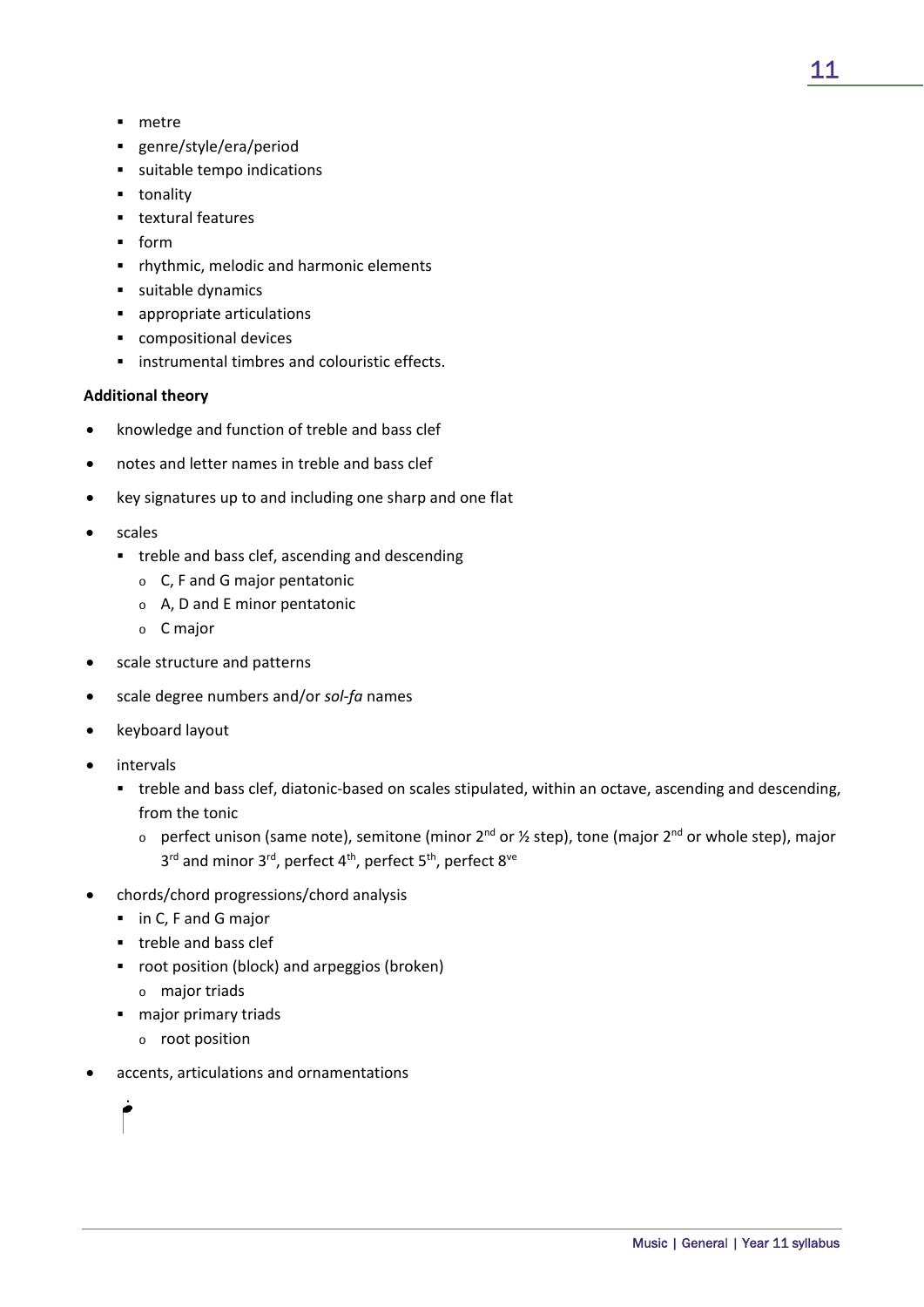- timbre
	- **·** instrument
		- o identification, purpose, physical features
		- o where it is used
		- o how it is played
		- o description of tonal qualities
		- o playing techniques.

### **Composing and arranging**

Compositions and arrangements based on the chosen style, encompassing the elements of music as specified in the Theory content.

### **Melody writing**

- from a given motif, 4–8 bars in major keys
- for a given 4–8 bar rhythmic pattern
- for a given chord structure
- for given lyrics.

### **Arranging**

- arranging and transposing using treble and bass clef
- identifying, analysing and realising instrumental devices and techniques.

#### **Form‐based compositions**

- composing for solo voice or instrument using either binary (AB) or ternary/song form (ABA/AABA)
- composing context/style‐specific compositions using appropriate scales, tonalities and notation.

### **Investigation and analysis**

### **Context**

- examination of the main characteristics and features of the context/culture, genre/style or era/period selected for study
- visual and aural analysis of representative works in the chosen context
	- compare and contrast works from different stages of development
	- similar works by other composers/arrangers/performers
- investigation of social, cultural, economic, historic, political, technological and musical influences.

### **Composers/arrangers/performers**

- prominent composers/arrangers/performers and their contributions to the development of the selected context
- comparisons between prominent composers/performers of the context in the same era/period and other eras/periods of development
- influences upon prominent composers/arrangers/performers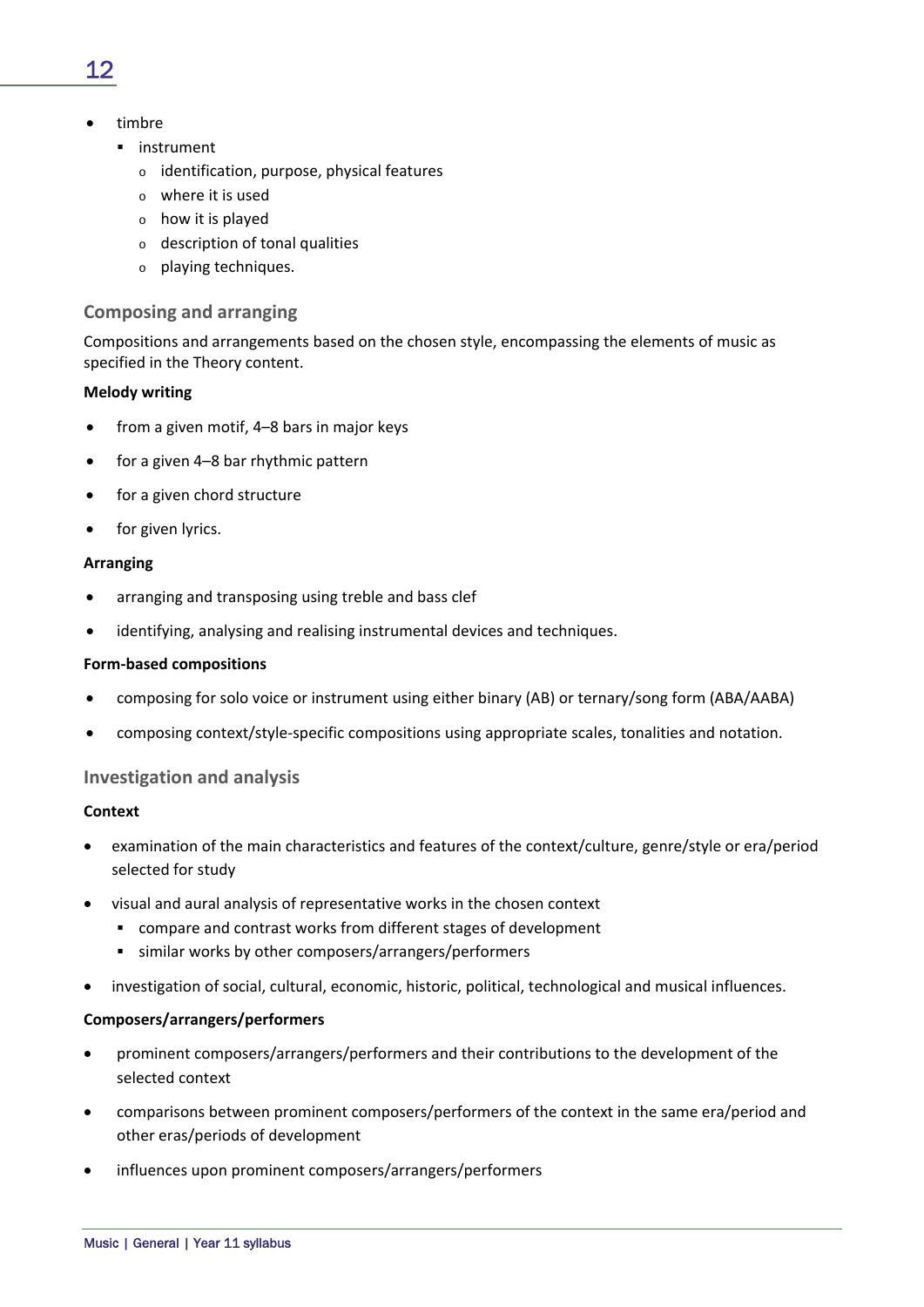• influential works, performances and/or recordings.

### **Musical characteristics**

- important and defining musical characteristics
- instrumentation/orchestration, instrumental/vocal techniques appropriate to the context
- stylistic/contextual characteristics and performance conventions
- use of context‐appropriate notation and terminology.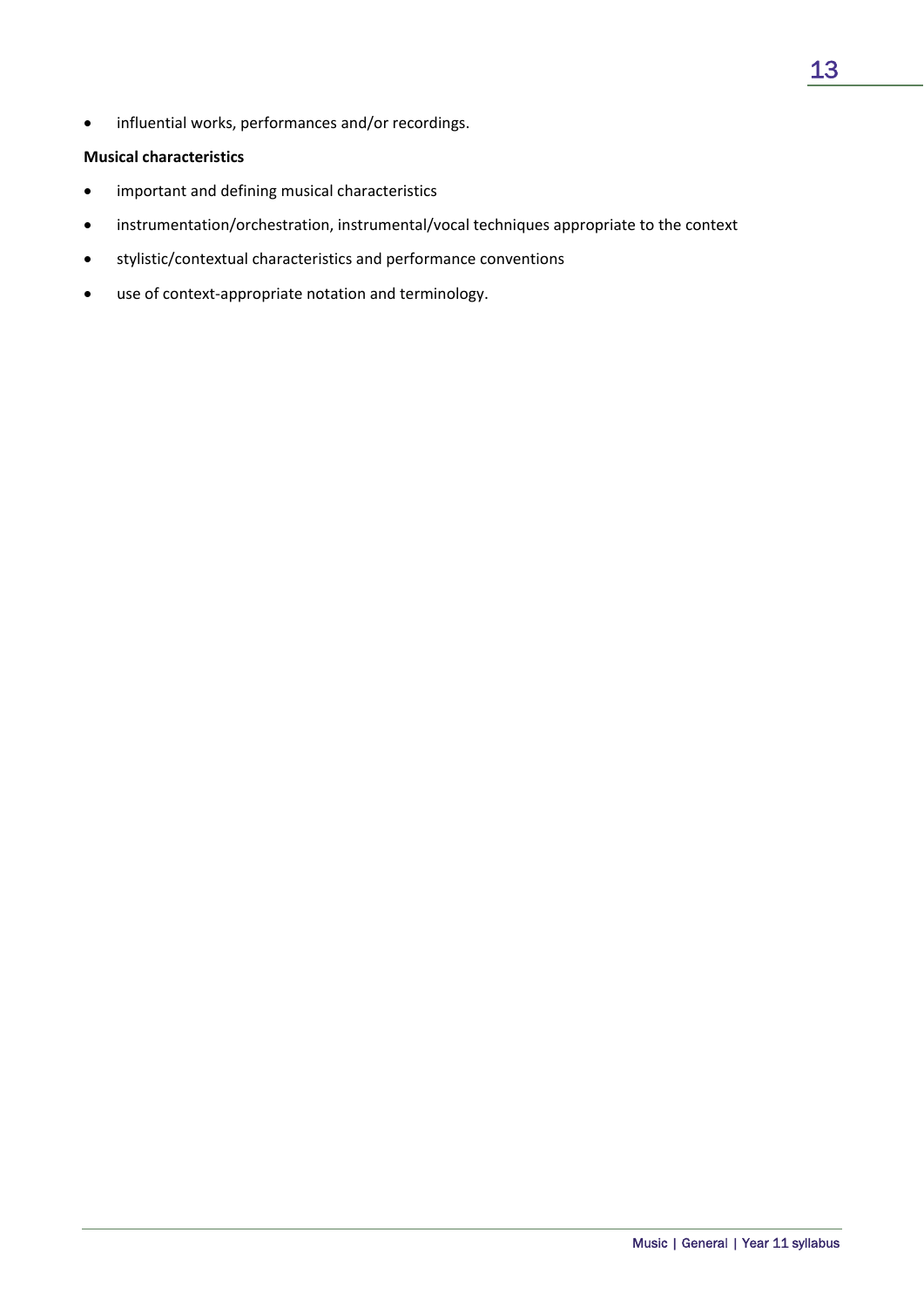### 14

### Practical component

Students can select **one** of three options to complete the practical component:

- Performance
- Composition portfolio
- Production/Practical project.

### **Performance**

Performance assessment can be demonstrated as a soloist and/or as part of an ensemble and assessment can be completed by the classroom teacher, instrumental teacher and/or ensemble director. Students should be encouraged to participate in relevant ensembles and given regular performance opportunities to build confidence and prepare for performance assessments.

The Practical component is worth 40% of the overall school‐based assessment.

### **Prepared repertoire (15%)**

 students will perform with technical skills and stylistic interpretation appropriate to the selected repertoire.

### **Other performance activities (25%)**

The remaining 25% is to be distributed between at least two of the following other performance activities:

- **Technical work**
	- o skills and techniques appropriate to the chosen instrument/voice
- **Sight‐reading**
	- o performing excerpts appropriate to the chosen instrument/voice
- **F** Improvisation
	- o improvisation skills on chosen instrument
- **Ensemble**
	- o musical contribution
	- o rehearsal conventions
- **Playing/singing by ear**
	- o performing a musical piece which has been learnt from a recording or performance
	- o imitating musical passages played by another musician
- **Playing/singing by memory**
	- o performing learnt repertoire from memory.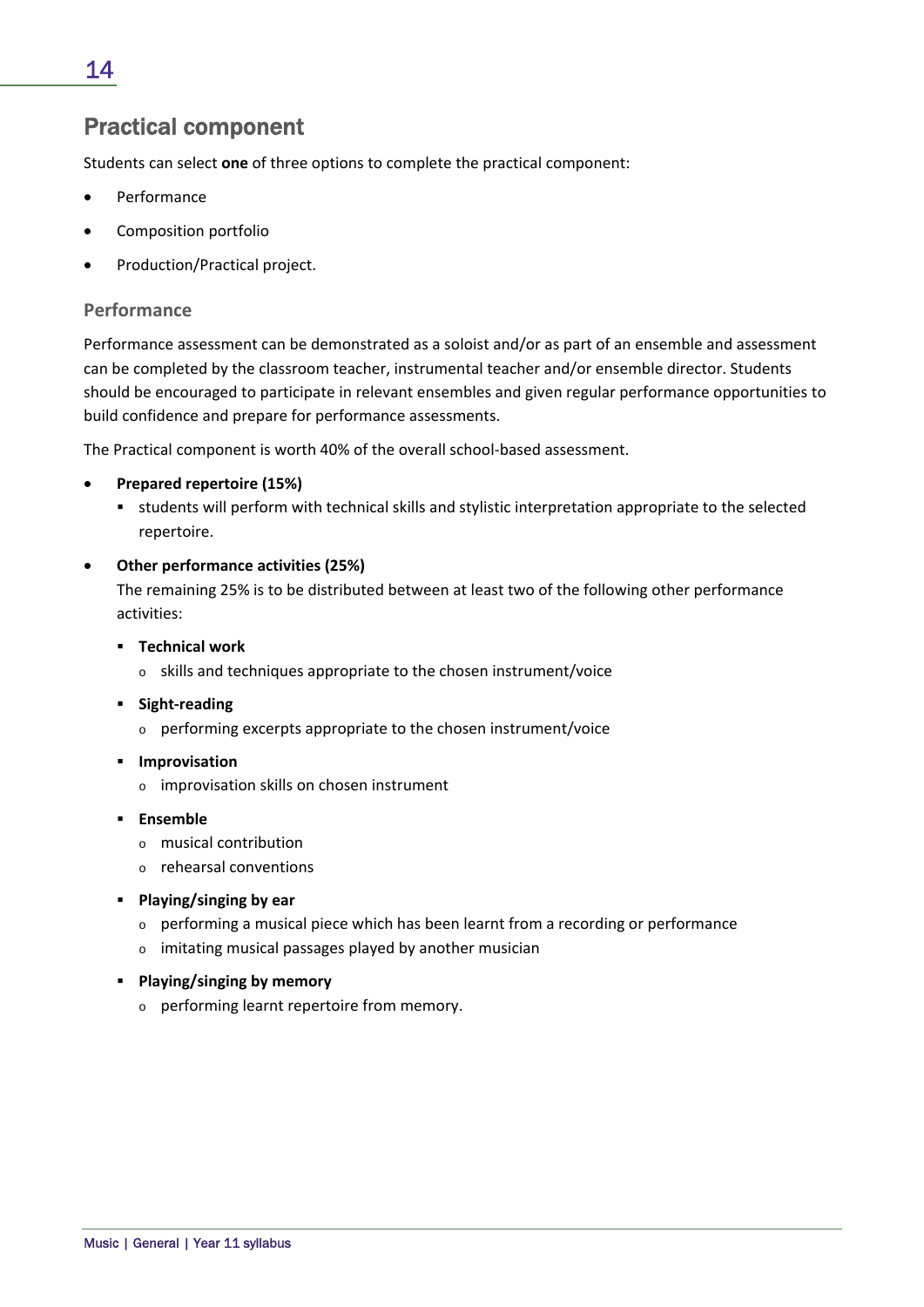### **Composition portfolio**

Composition students can either be tutored by the classroom teacher, or an external tutor/supervisor. A timetable, program of work and assessment outline is to be agreed to by the classroom teacher, composition tutor/supervisor and student to ensure appropriate standards and assessment requirements are met.

A composition portfolio should contain the following:

- a minimum of two contrasting pieces with a combined minimum performance time of 8 minutes
- pieces of varying length and style, written for different instruments and instrumental combinations
- scores and/or recordings of all works as appropriate
- an overview of each composition outlining the inspiration and influences behind them and an explanation of the generation and development of ideas. Any non-original material should be acknowledged.

### **Production/Practical project**

The production/practical project must be practically based. This could involve:

- composing/arranging based on research
- a performance activity based on research
- a practical activity, such as a musical theatre production, or project involving sound production and recording techniques.

If the project is to contain a written component, it cannot be purely research based and should include the following:

- a number of essay type responses or single documentation of the topic selected
- analysis of a work or a selected number of works in the style of the topic/context selected for study. The analysis should be detailed and reflect an understanding of the information documented in the written section
- at least one composition/arrangement in the style/context selected for study or a performance based activity which reflects the research and written section of the project.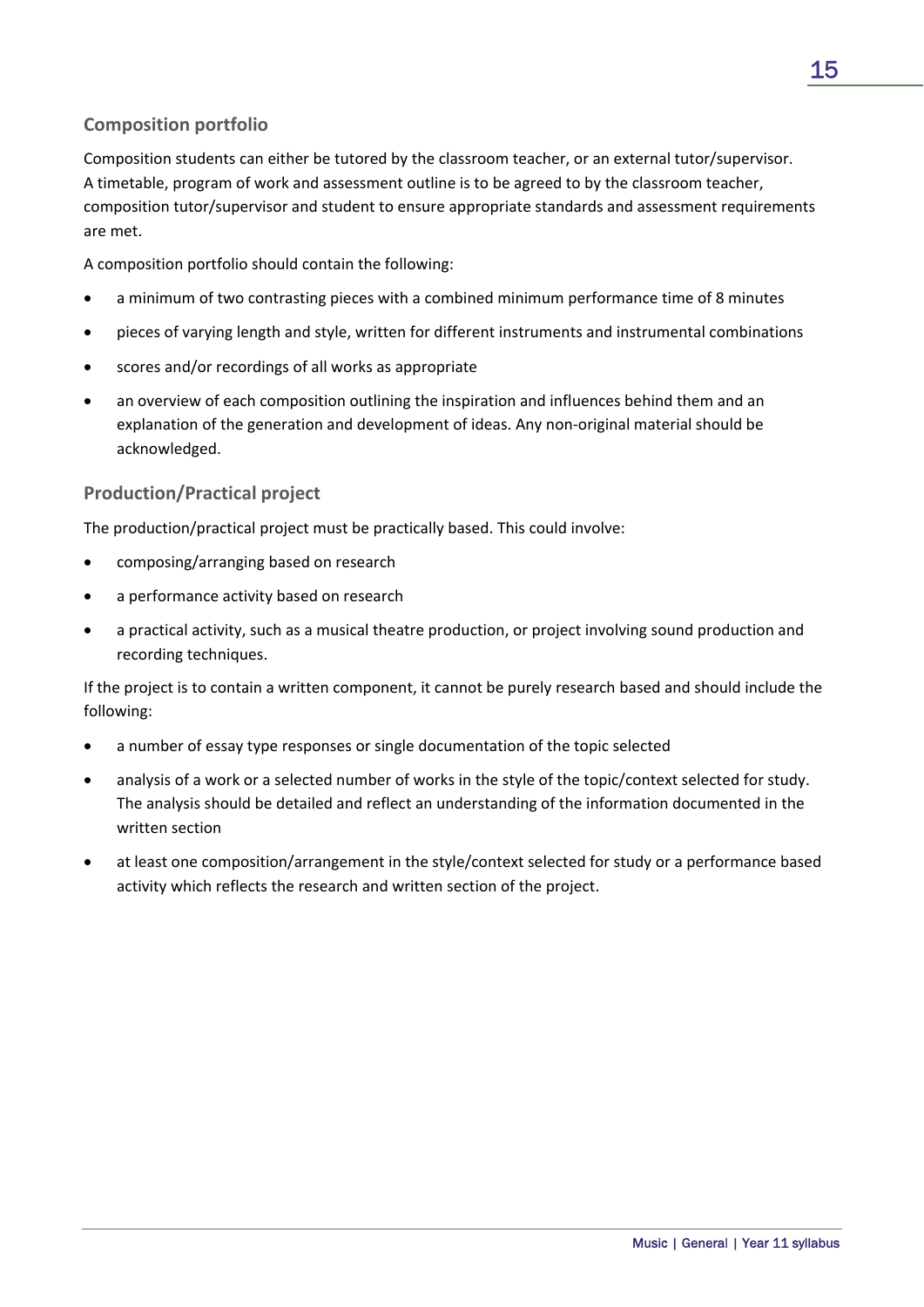## Unit 2

### Unit description

In this unit, students develop their skills, knowledge and understanding to listen to, compose, perform and analyse music. They develop aural and music literacy skills and learn how the elements of music can be applied when performing, composing and responding to music. Students learn about how music is created and performed, analysing musical works and exploring how social, cultural and historical factors shape music in the specific context selected for study.

Students develop skills, confidence and stylistic awareness to engage in music making as performers and audience members both individually and collaboratively.

### Suggested contexts

The selected context becomes the vehicle or framework through which the unit content is delivered. These suggested contexts could include Western Art Music, Jazz, Contemporary Music, Music Theatre, Music for Film and Television, World and Indigenous Musics or Music Technology.

### Unit content

This unit builds on the content covered in Unit 1.

This unit includes the knowledge, understandings and skills described below.

### **Aural and theory**

### **Practical vocal exercises**

sight-singing using examples based on the aural skills outlined in this unit.

### **Rhythm and duration**

- simple metres for dictations, imitations, call and responses and discrepancies
	- $\frac{2}{4}$ ,  $\frac{3}{4}$ ,  $\frac{4}{4}$  or C
- simple metre rhythms for dictations, imitations, call and responses and discrepancies derived from

$$
\circ, \circ, \mathsf{J}, \mathsf{J}, \mathsf{J}
$$

simple metre rests for dictations, imitations, call and responses and discrepancies

 $-$ ,  $-$ ,  $7$ 

 subdivisions of the crotchet beat in simple metres for dictations, imitations, call and responses and discrepancies

$$
\overline{a} = \overline{a} = \overline{a} = \overline{a} = \overline{a} = \overline{a} = \overline{a} = \overline{a} = \overline{a} = \overline{a} = \overline{a} = \overline{a} = \overline{a} = \overline{a} = \overline{a} = \overline{a} = \overline{a} = \overline{a} = \overline{a} = \overline{a} = \overline{a} = \overline{a} = \overline{a} = \overline{a} = \overline{a} = \overline{a} = \overline{a} = \overline{a} = \overline{a} = \overline{a} = \overline{a} = \overline{a} = \overline{a} = \overline{a} = \overline{a} = \overline{a} = \overline{a} = \overline{a} = \overline{a} = \overline{a} = \overline{a} = \overline{a} = \overline{a} = \overline{a} = \overline{a} = \overline{a} = \overline{a} = \overline{a} = \overline{a} = \overline{a} = \overline{a} = \overline{a} = \overline{a} = \overline{a} = \overline{a} = \overline{a} = \overline{a} = \overline{a} = \overline{a} = \overline{a} = \overline{a} = \overline{a} = \overline{a} = \overline{a} = \overline{a} = \overline{a} = \overline{a} = \overline{a} = \overline{a} = \overline{a} = \overline{a} = \overline{a} = \overline{a} = \overline{a} = \overline{a} = \overline{a} = \overline{a} = \overline{a} = \overline{a} = \overline{a} = \overline{a} = \overline{a} = \overline{a} = \overline{a} = \overline{a} = \overline{a} = \overline{a} = \overline{a} = \overline{a} = \overline{a} = \overline{a} = \overline{a} = \overline{a} = \overline{a} = \overline{a} = \overline{a} = \overline{a} = \overline{a} = \overline{a} = \overline{a} = \overline{a} = \overline{a} = \overline{a} = \overline{a} = \overline{a} = \overline{a} = \overline{a} = \overline{a} = \overline{
$$

anacrusis/upbeat/pick‐up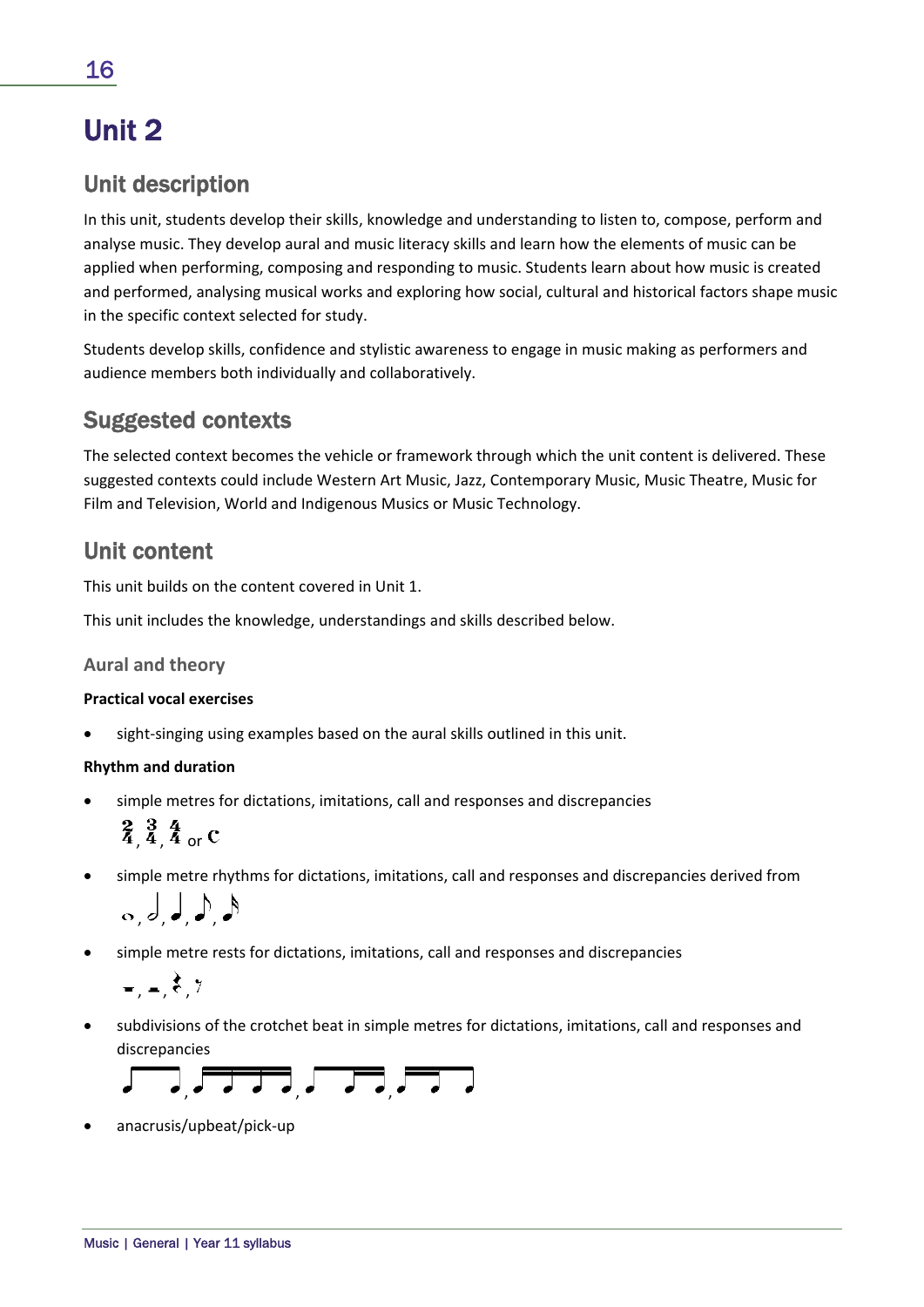- ostinato/riff
- ties
- correct grouping of rhythms and rests within the bar
- rhythmic dictation
	- $-4 \text{ hars}$
- rhythmic discrepancies
	- rhythm (including time signature)
	- at least one rhythmic discrepancy in a short musical example.

### **Pitch – melody, harmony and tonality**

- scales
	- **•** treble and bass clef ascending and descending
	- **EXEG** key signatures up to one flat and one sharp
	- major, major pentatonic, minor pentatonic, natural minor
- intervals
	- diatonic, melodic, ascending, from the tonic
		- o perfect unison, minor  $2^{nd}$ , major  $2^{nd}$ , minor  $3^{rd}$ , major  $3^{rd}$ , perfect  $4^{th}$ , perfect  $5^{th}$ , minor  $6^{th}$ , major  $6^{th}$ , minor  $7^{th}$ , major  $7^{th}$ , perfect  $8^{ve}$
- melodic dictation
	- 4 bars, in treble and bass clef, starting note and some rhythm given
		- o C, F and G pentatonic and C major
- pitch discrepancies
	- at least one pitch discrepancy in a short musical example
- imitation and call and response
	- up to 4 bars
	- examples based on the aural skills outlined in this unit
- tonal qualities
	- **specific to scales listed**
- modulation
	- **to the relative major or minor**
- chords
	- **EX key signatures up to one sharp and one flat**
	- root position, triads/arpeggios
		- o major
	- **primary triads** 
		- o root position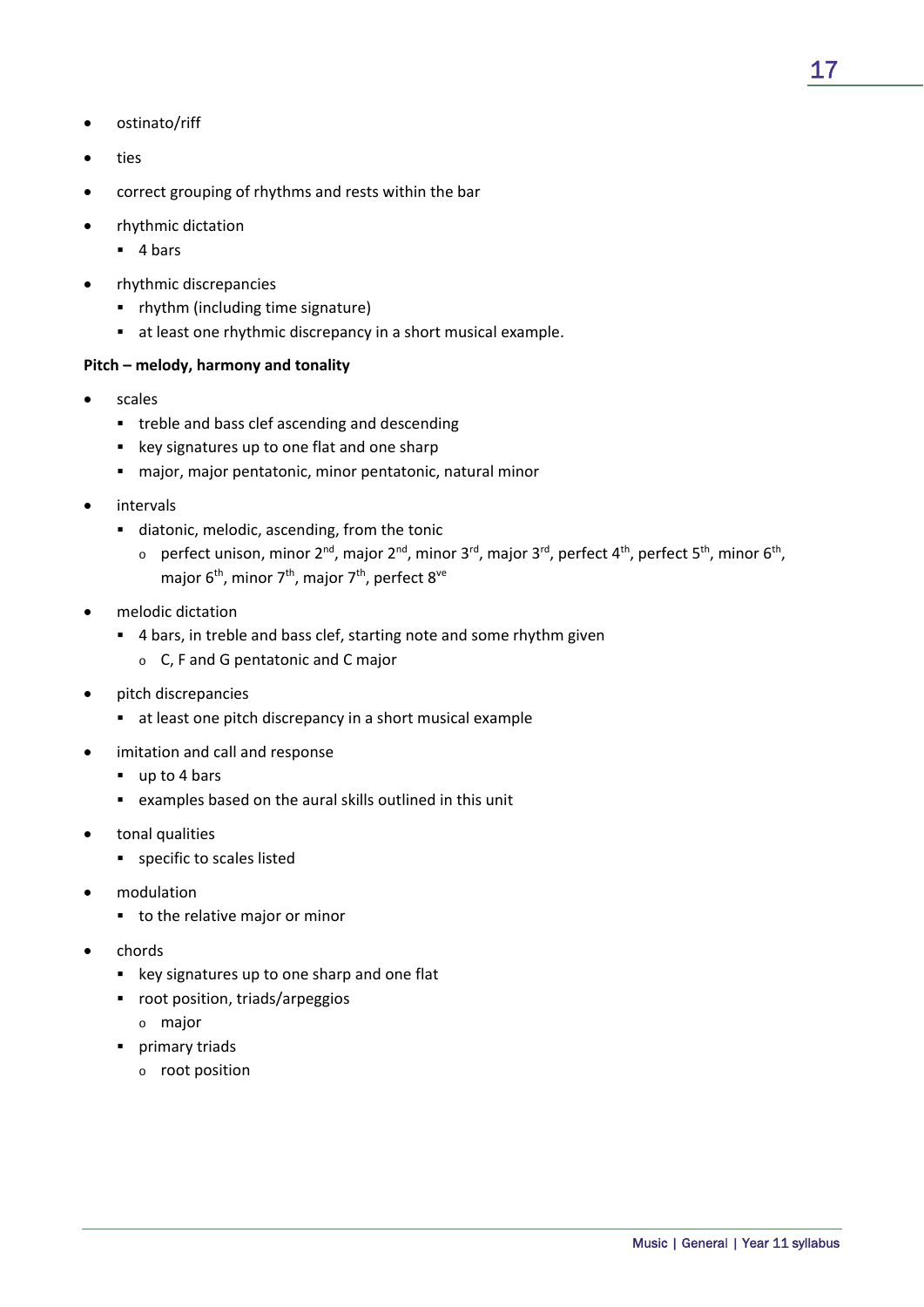- up to 4 bars, key signatures up to one sharp and one flat
- Roman numerals and chord names where appropriate
	- o Roman numerals
		- $-$  major: I, IV and V
		- $-$  minor: i, iv and V
	- o chord names (as shown in C tonalities)
		- major: C, F and G
		- $-$  minor: Am, Dm and E.

### **Tempo**

- terminology/symbol for tempo (to be used in conjunction with context‐specific terminology)
	- fast (*allegro*), moderate (*moderato, andante*), slow (*adagio*).

### **Expressive elements**

- general dynamic descriptions
- terminology/symbol for dynamics
	- very soft/*pianissimo (pp) ,* soft/*piano (p),* loud/*forte (f),* very loud/*fortissimo (ff)*
- terminology/symbol for changes in intensity of sound
	- *decrescendo (decresc.), diminuendo (dim.), crescendo (cresc.)*
- terminology/symbol for articulations
	- smooth and connected/*legato* (slur), short and detached/*staccato*, accent.

### **Texture**

unison/single line, homophonic/melody with accompaniment.

### **Form/structure**

- forms to be studied appropriate to selected context
	- binary/AB, ternary/ABA/AABA (popular song form)
- signs/symbols
	- bar line, double bar lines, final bar line, repeat signs,  $1^{st}$  and  $2^{nd}$  time bars
	- pause, *coda, fine, D.C. al fine, D.C. al coda*
- compositional devices
	- pedal
	- ostinato/riff.

### **Timbre**

### Instruments

- identification and description of tonal qualities
	- **string** 
		- o violin, double bass
	- **•** woodwind
		- o flute, clarinet, saxophone (alto)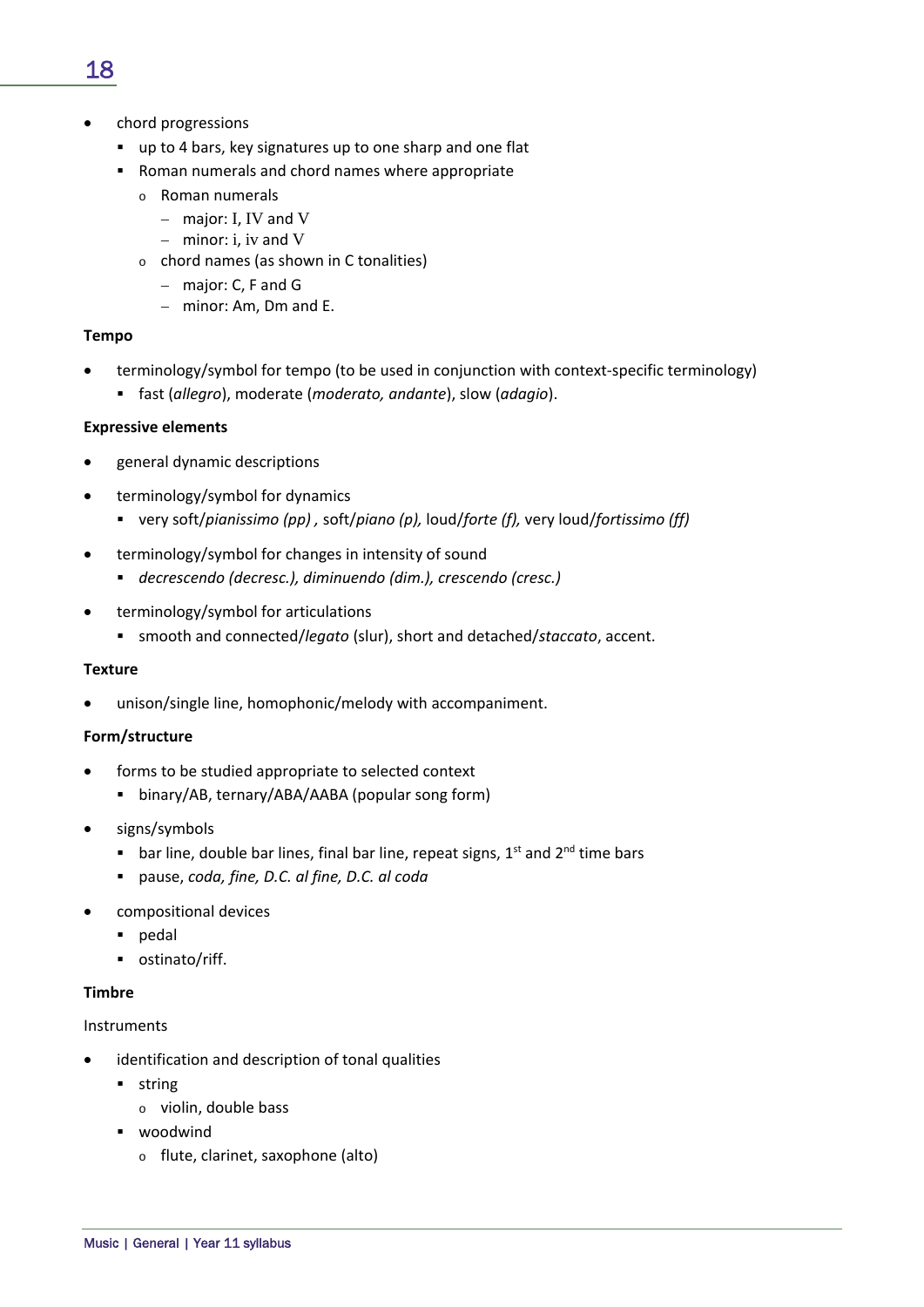- **u** brass
	- o trumpet, trombone
- **percussion** 
	- o timpani, snare drum, bass drum, crash cymbals, suspended cymbals, triangle, tambourine
- **guitar** 
	- o acoustic guitar, electric guitar, electric bass guitar
- **EXEC** keyboard
	- o piano, electronic piano, synthesiser
- voice
	- o female (soprano, alto), male (tenor, bass)
- didgeridoo, claves/clapping sticks
- solo, group/ensemble.

### **Aural and visual analysis**

- aural and visual analysis of music extracts related to the selected context
- identification from a short musical excerpt, the elements of music as specified in the aural and theory content
	- number of instruments and/or voices
	- type of instruments and/or voices
	- **netre**
	- genre/style/era/period
	- suitable tempo indications
	- **tonality**
	- **textural features**
	- $-$  form
	- **•** rhythmic, melodic and harmonic elements
	- **suitable dynamics**
	- appropriate articulations
	- compositional devices
	- **EXECUTE:** instrumental timbres and colouristic effects.

### **Additional theory**

- knowledge and function of treble and bass clef
- notes and letter names, including leger lines, in treble and bass clef
- key signatures up to and including two sharps and two flats
- accidentals
	- sharps, flats, naturals
- scales
	- treble and bass clef, ascending and descending, keys up to two sharps and two flats
		- o major pentatonic, major, minor pentatonic, natural minor
- scale structure and patterns
- scale degree numbers and/or *sol‐fa* names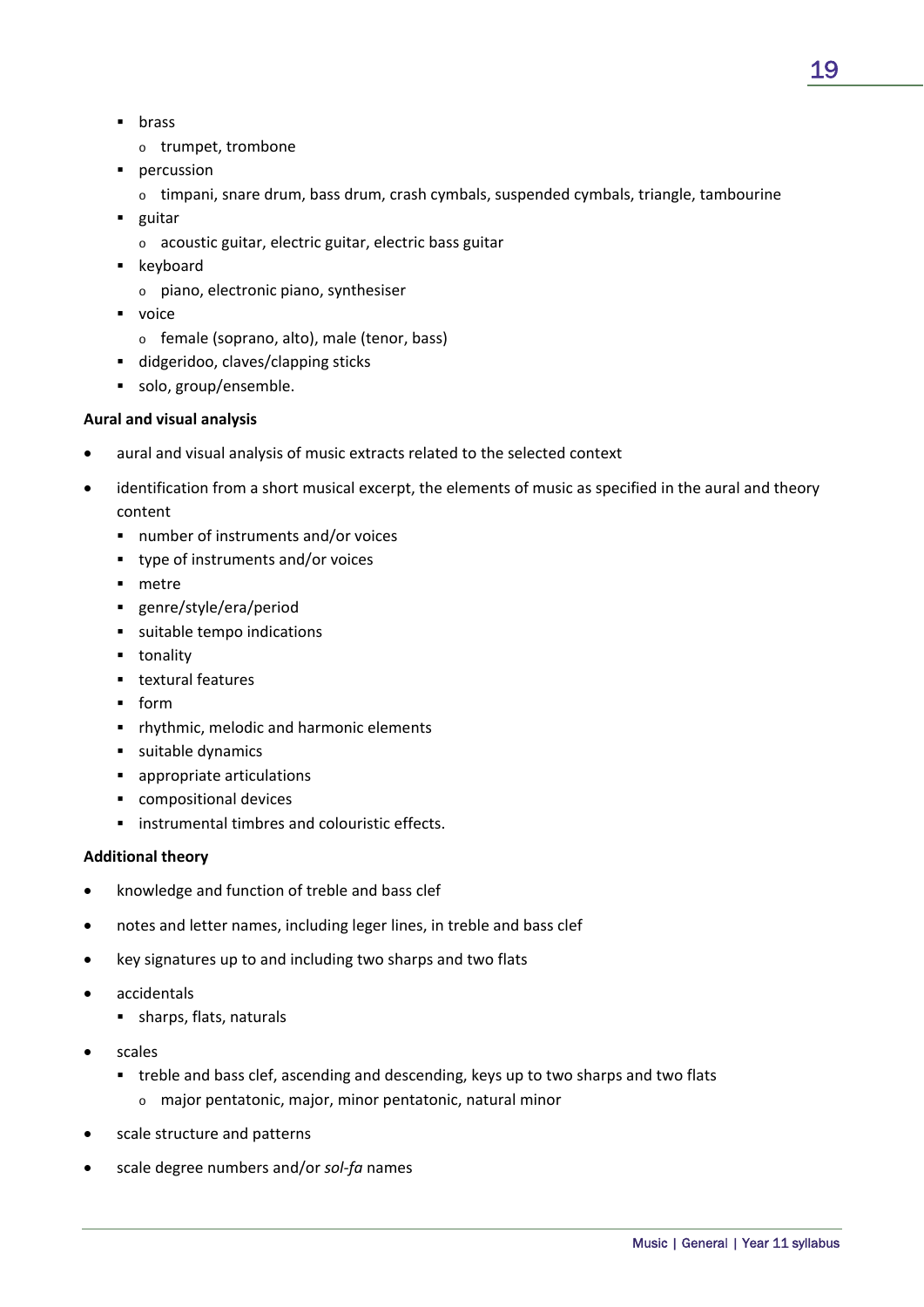- keyboard layout
- intervals
	- **treble and bass clef**
	- diatonic, key signatures up to and including two flats and two sharps, ascending and descending from the tonic, within an octave
	- perfect unison (same note), semitone (minor  $2^{nd}$  or  $\frac{1}{2}$  step), tone (major  $2^{nd}$  or whole step), major 3<sup>rd</sup> and minor 3<sup>rd</sup>, perfect 4<sup>th</sup>, perfect 5<sup>th</sup>, minor 6<sup>th</sup>, major 6<sup>th</sup>, minor 7<sup>th</sup>, major 7<sup>th</sup>, perfect 8<sup>ve</sup>
- chords/chord progressions/chord analysis
	- major key signatures up to two sharps and two flats
	- **treble and bass clef**
	- root position (block) and arpeggios (broken)
		- $\circ$  major, minor, dominant 7<sup>th</sup>
	- **primary triads** 
		- o root position
- accents, articulations and ornamentations

,

- timbre
	- **·** instrument
		- o identification, purpose, physical features
		- o where it is used
		- o how it is played
		- o description of tonal qualities
		- o playing techniques.

### **Composing and arranging**

Compositions and arrangements based on the chosen style, encompassing the elements of music as specified in the Theory content.

### **Melody writing**

- from a given motif, 4–8 bars in major keys
- for a given 4–8 bar rhythmic pattern
- for a given chord structure
- for given lyrics.

### **Harmonisation**

- harmonising a melody using primary triads
- analysing a given score up to four instruments/parts.

### 20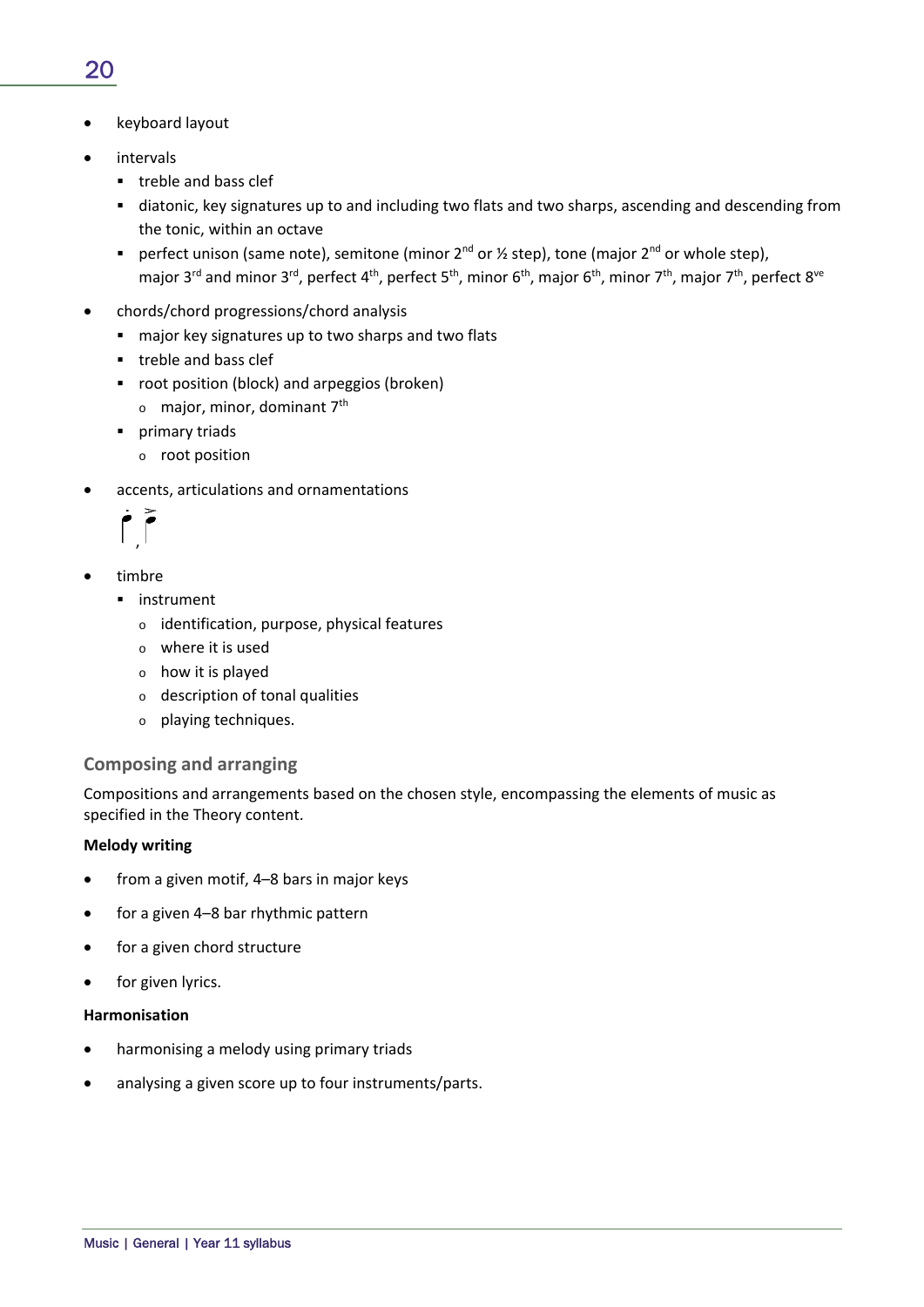### **Accompaniment writing**

- identifying and analysing different accompaniment styles
- creating an appropriate accompaniment pattern for a given or original melody.

### **Arranging**

- arranging and transposing using treble and bass clef
- identifying, analysing and realising instrumental devices and techniques
- creating, generating and manipulating sounds and sound qualities using available technology.

### **Form‐based compositions**

- composing for solo voice or instrument using either binary (AB), ternary/song form (ABA/AABA) or rondo form (ABACA)
- composing context/style‐specific compositions using appropriate scales, tonalities and notation.

### **Investigation and analysis**

### **Context**

- examination of the main characteristics and features of the context/culture, genre/style or era/period selected for study
- visual and aural analysis of representative works in the chosen context
	- compare and contrast works from different stages of development
	- similar works by other composers/arrangers/performers
- investigation of social, cultural, economic, historic, political, technological and musical influences.

### **Composers/arrangers/performers**

- prominent composers/arrangers/performers and their contributions to the development of the selected context
- comparisons between prominent composers/performers of the context in the same era/period and other eras/periods of development
- influences upon prominent composers/arrangers/performers
- influential works, performances and/or recordings.

#### **Musical characteristics**

- important and defining musical characteristics
- instrumentation/orchestration, instrumental/vocal techniques appropriate to the context
- stylistic/contextual characteristics and performance conventions
- use of context‐appropriate notation and terminology.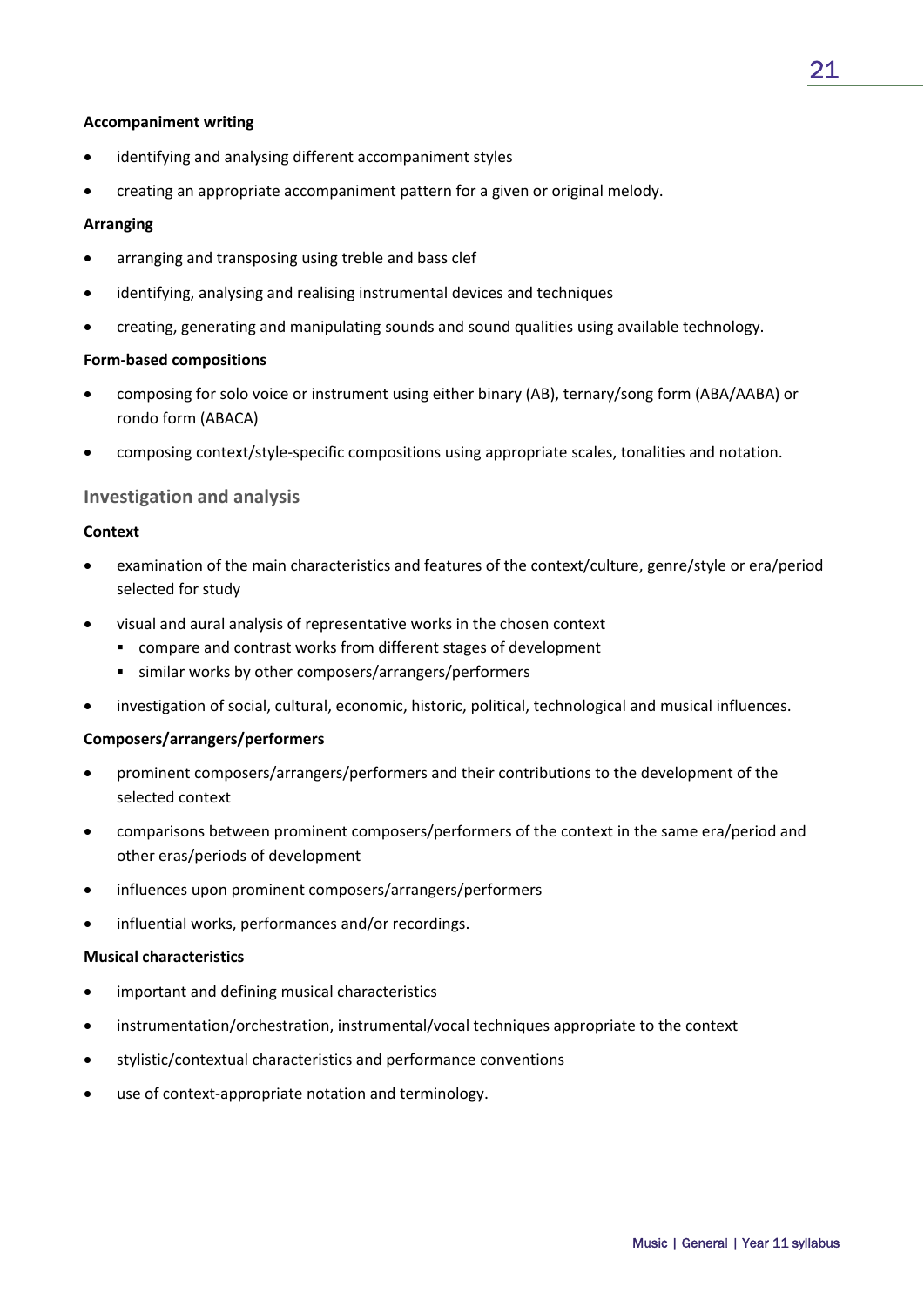### Practical component

Students can select **one** of three options to complete the practical component:

- Performance
- Composition portfolio
- Production/Practical project.

### **Performance**

Performance assessment can be demonstrated as a soloist and/or as part of an ensemble and assessment can be completed by the classroom teacher, instrumental teacher and/or ensemble director. Students should be encouraged to participate in relevant ensembles and given regular performance opportunities to build confidence and prepare for performance assessments.

The Practical component is worth 40% of the overall school‐based assessment.

- **Prepared repertoire (15%)**
	- students will perform with technical skills and stylistic interpretation appropriate to the selected repertoire.

#### **Other performance activities (25%)**

The remaining 25% is to be distributed between at least two of the following other performance activities:

- **Technical work**
	- o skills and techniques appropriate to the chosen instrument/voice
- **Sight‐reading**
	- o performing excerpts appropriate to the chosen instrument/voice
- **F** Improvisation
	- o improvisation skills on chosen instrument
- **Ensemble**
	- o musical contribution
	- o rehearsal conventions
- **Playing/singing by ear**
	- o performing a musical piece which has been learnt from a recording or performance
	- o imitating musical passages played by another musician
- **Playing/singing by memory**
	- o performing learnt repertoire from memory.

22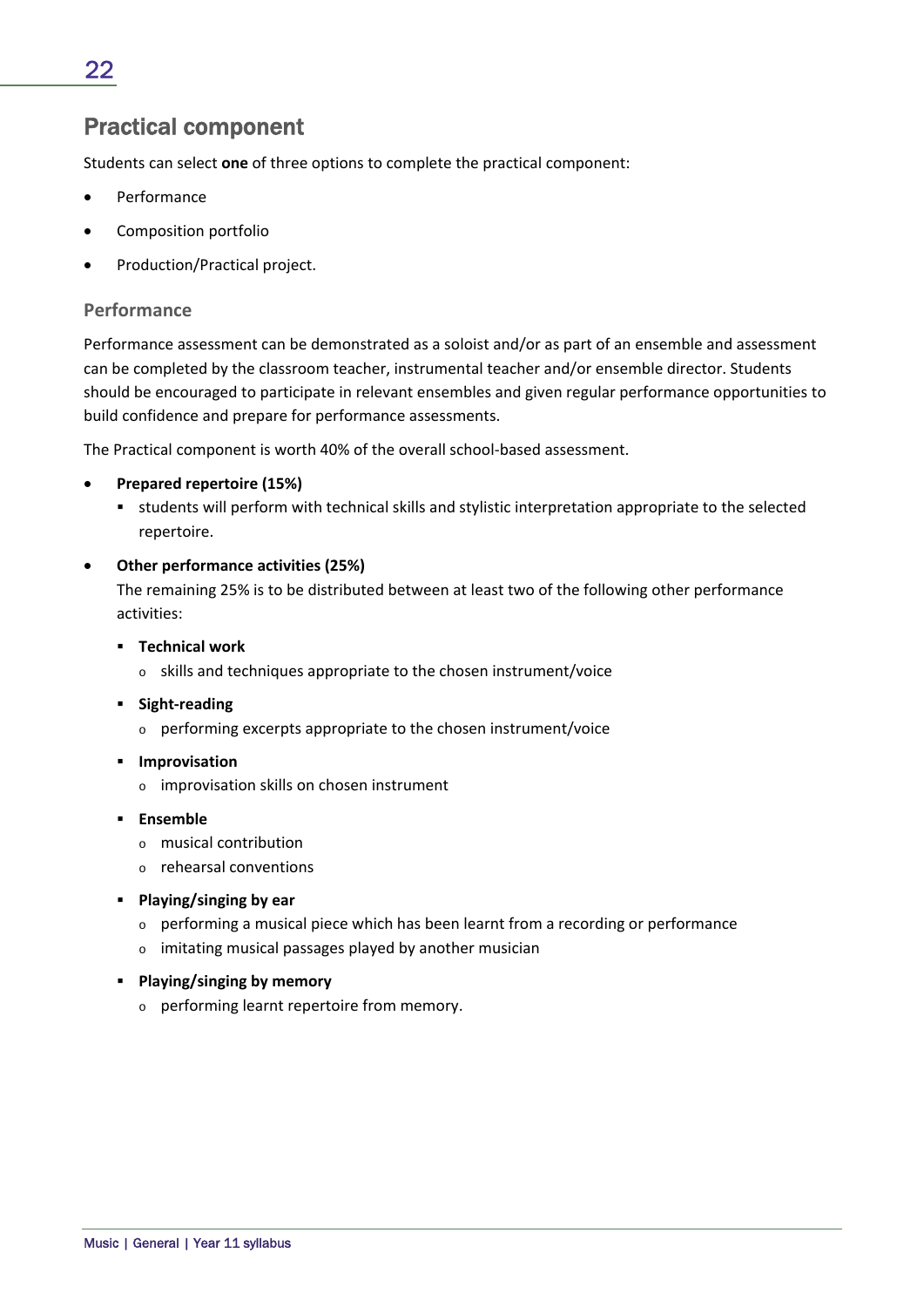### **Composition portfolio**

Composition students can either be tutored by the classroom teacher, or an external tutor/supervisor. A timetable, program of work and assessment outline is to be agreed to by the classroom teacher, composition tutor/supervisor and student to ensure appropriate standards and assessment requirements are met.

A composition portfolio should contain the following:

- a minimum of two contrasting pieces with a combined minimum performance time of 8 minutes
- pieces of varying length and style, written for different instruments and instrumental combinations
- scores and/or recordings of all works as appropriate
- an overview of each composition outlining the inspiration and influences behind them and an explanation of the generation and development of ideas. Any non-original material should be acknowledged.

### **Production/Practical project**

The production/practical project must be practically based. This could involve:

- composing/arranging based on research
- a performance activity based on research
- a practical activity, such as a musical theatre production, or project involving sound production and recording techniques.

If the project is to contain a written component, it cannot be purely research based and should include the following:

- a number of essay type responses or single documentation of the topic selected
- analysis of a work or a selected number of works in the style of the topic/context selected for study. The analysis should be detailed and reflect an understanding of the information documented in the written section
- at least one composition/arrangement in the style/context selected for study or a performance based activity which reflects the research and written section of the project.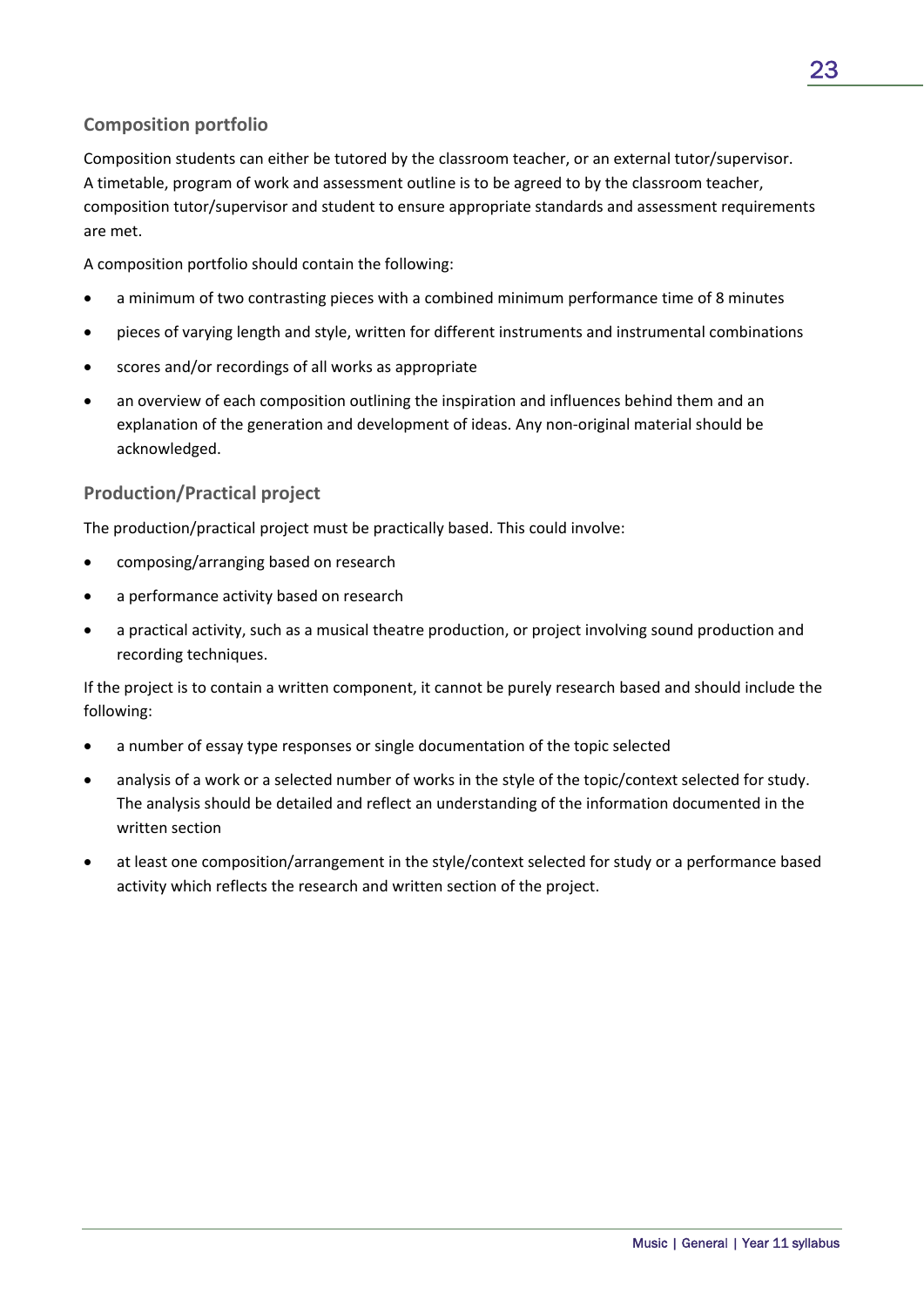## School-based assessment

The Western Australian Certificate of Education (WACE) Manual contains essential information on principles, policies and procedures for school‐based assessment that needs to be read in conjunction with this syllabus.

Teachers design school‐based assessment tasks to meet the needs of students. The table below provides details of the assessment types for the Music General Year 11 syllabus and the weighting for each assessment type.

### **Assessment table – Year 11: Practical component**

| <b>Type of assessment</b>                                                                                                                                                                     |     | <b>Weighting</b> |
|-----------------------------------------------------------------------------------------------------------------------------------------------------------------------------------------------|-----|------------------|
| Performance                                                                                                                                                                                   |     |                  |
| <b>Prepared repertoire</b>                                                                                                                                                                    |     |                  |
| Students will perform with technical skills and stylistic interpretation appropriate to the selected<br>repertoire.                                                                           | 15% |                  |
| Performance assessment can be demonstrated as a soloist and/or as part of an ensemble.                                                                                                        |     |                  |
| Assessment can be completed by the classroom teacher, instrumental teacher and/or ensemble<br>director.                                                                                       |     | 40%              |
| Other performance activities                                                                                                                                                                  |     |                  |
| Students will perform at least two of the following; technical work, sight-reading, improvisation,<br>playing/singing by ear, playing/singing from memory, performing as part of an ensemble. | 25% |                  |
| Assessment can be completed as class-based tasks, and/or with input from instrumental teachers<br>and/or ensemble directors.                                                                  |     |                  |

**Composition portfolio** Students must compose a minimum of two original pieces with a combined minimum performance time of 8 minutes. The pieces should vary in length and style and be written for different instruments/voices and instrumental/vocal combinations. 40%

**OR**

| <b>Production/Practical project</b>                                                                                 |     |
|---------------------------------------------------------------------------------------------------------------------|-----|
| The production/practical project is to be practically based and cannot be purely research based. Documentation      | 40% |
| must include evidence of analysis and at least one composition/arrangement in the style/context selected for study, |     |
| or a performance based activity which reflects the research and written section of the project.                     |     |
|                                                                                                                     |     |

**OR**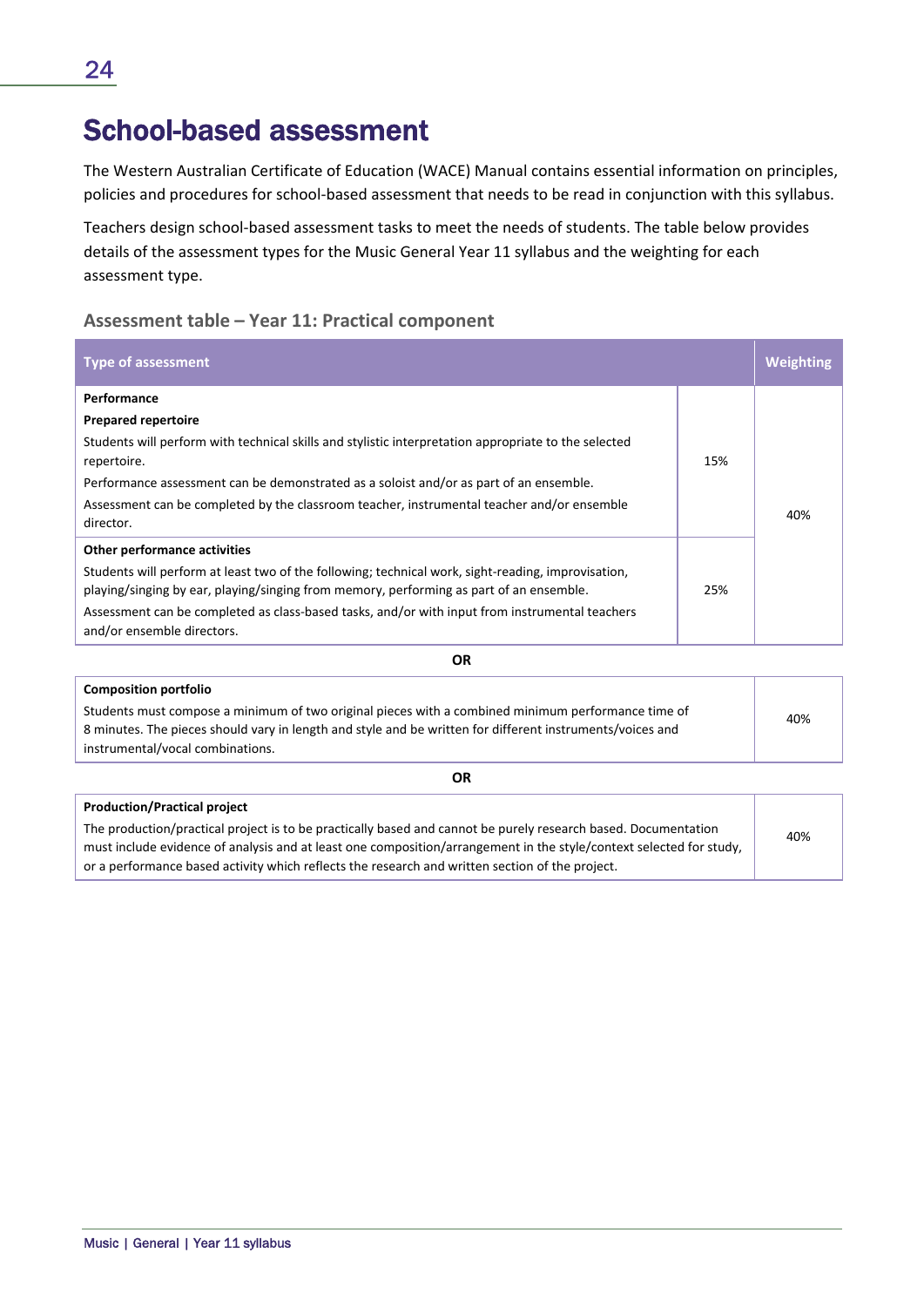### **Assessment table – Year 11: Written component**

| <b>Type of assessment</b>                                                                                                                                                                                                                                                                                                                                                                                                                                                                                                                                                                                                                                                                                                                                      |               | <b>Weighting</b> |
|----------------------------------------------------------------------------------------------------------------------------------------------------------------------------------------------------------------------------------------------------------------------------------------------------------------------------------------------------------------------------------------------------------------------------------------------------------------------------------------------------------------------------------------------------------------------------------------------------------------------------------------------------------------------------------------------------------------------------------------------------------------|---------------|------------------|
| Aural and theory<br>Singing, listening, recognition, identification and analysis of music elements developing inner hearing<br>through aural-based activities. Types of evidence could include: recognition, identification and<br>notation of scales, intervals, chord progressions, modulations, rhythmic dictations, pitch dictations<br>(rhythm provided), melodic dictations, visual and aural analysis.<br>Application of theoretical knowledge and skills. Types of evidence could include: identification and<br>writing of scales, intervals, chords, harmonic analysis, harmonisation, transposition, identification of<br>form and structure, modulation, compositional devices, textural, timbral and instrumental/vocal<br>expressive techniques. | $20 - 25%$    |                  |
| <b>Composing and arranging</b><br>Application of theoretical knowledge and skills related to composing/arranging music in a selected<br>context.<br>Types of evidence could include: melody writing, harmonisation, transposition, transcriptions,<br>orchestration, short arrangements, chart and accompaniment writing, guide-tone lines, solo writing,<br>rhythm section writing, composing a lead sheet, composing in a form/structure, style/genre, use of<br>textural, timbral and stylistically appropriate instrumental/vocal expressive techniques.                                                                                                                                                                                                   | 60%<br>15-20% |                  |
| <b>Investigation and analysis</b><br>To be delivered through a selected context, such as Western Art Music, Jazz, Contemporary Music,<br>Music Theatre, Music for Film and Television, World and Indigenous Musics or Music Technology.<br>Types of evidence could include: research, analysis, comparison and contrast of cultures, styles,<br>conventions and contextual knowledge, genres, representative works, composers, arrangers and<br>performers.                                                                                                                                                                                                                                                                                                    | 15-20%        |                  |

Teachers are required to use the assessment table to develop an assessment outline for the pair of units (or for a single unit where only one is being studied).

The assessment outline must:

- include a set of assessment tasks
- include a general description of each task
- indicate the unit content to be assessed
- indicate a weighting for each task and each assessment type
- include the approximate timing of each task (for example, the week the task is conducted, or the issue and submission dates for an extended task).

In the assessment outline for the pair of units, each assessment type must be included at least twice. In the assessment outline where a single unit is being studied, each assessment type must be included at least once. At least one of each task type in the written component; Aural and theory, Composing and arranging, Investigation and analysis is to be administered in class under test conditions.

The set of assessment tasks must provide a representative sampling of the content for Unit 1 and Unit 2.

Assessment tasks not administered under test/controlled conditions require appropriate validation/authentication processes. Tasks completed as part of the Practical component, such as Performance based tasks, instrumental teacher reports, composition portfolios or practical project/productions, are to be marked according to relevant and specific criteria/marking keys.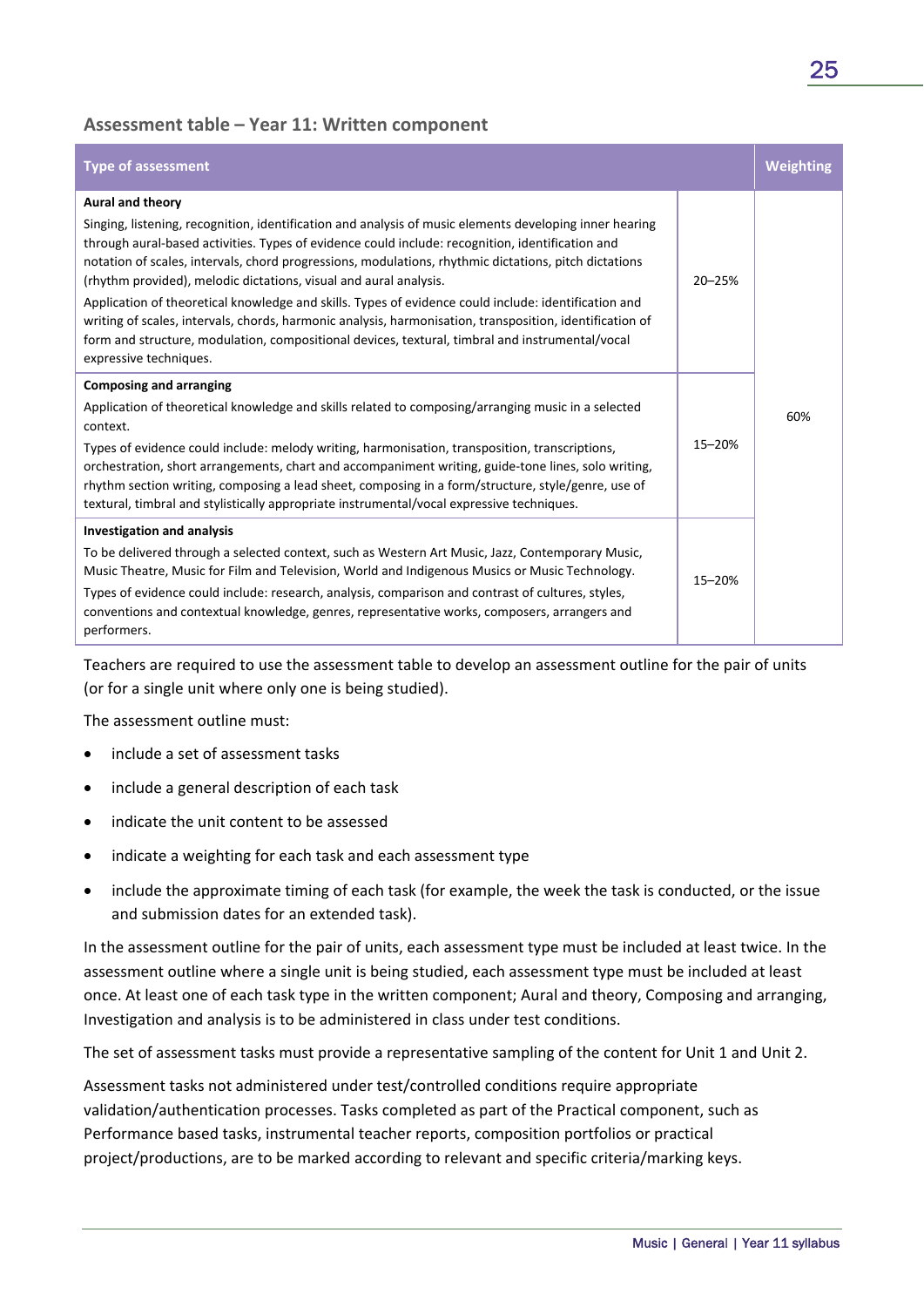### Grading

Schools report student achievement in terms of the following grades.

| Grade | Interpretation           |
|-------|--------------------------|
| A     | Excellent achievement    |
| R     | High achievement         |
| C     | Satisfactory achievement |
| ח     | Limited achievement      |
| F     | Very low achievement     |

The teacher prepares a ranked list and assigns the student a grade for the pair of units (or for a unit where only one unit is being studied). The grade is based on the student's overall performance as judged by reference to a set of pre-determined standards. These standards are defined by grade descriptions and annotated work samples. The grade descriptions for the Music General Year 11 syllabus are provided in Appendix 1. They can also be accessed, together with annotated work samples, through the Guide to Grades link on the course page of the Authority website at www.scsa.wa.edu.au

To be assigned a grade, a student must have had the opportunity to complete the education program, including the assessment program (unless the school accepts that there are exceptional and justifiable circumstances).

Refer to the WACE Manual for further information about the use of a ranked list in the process of assigning grades.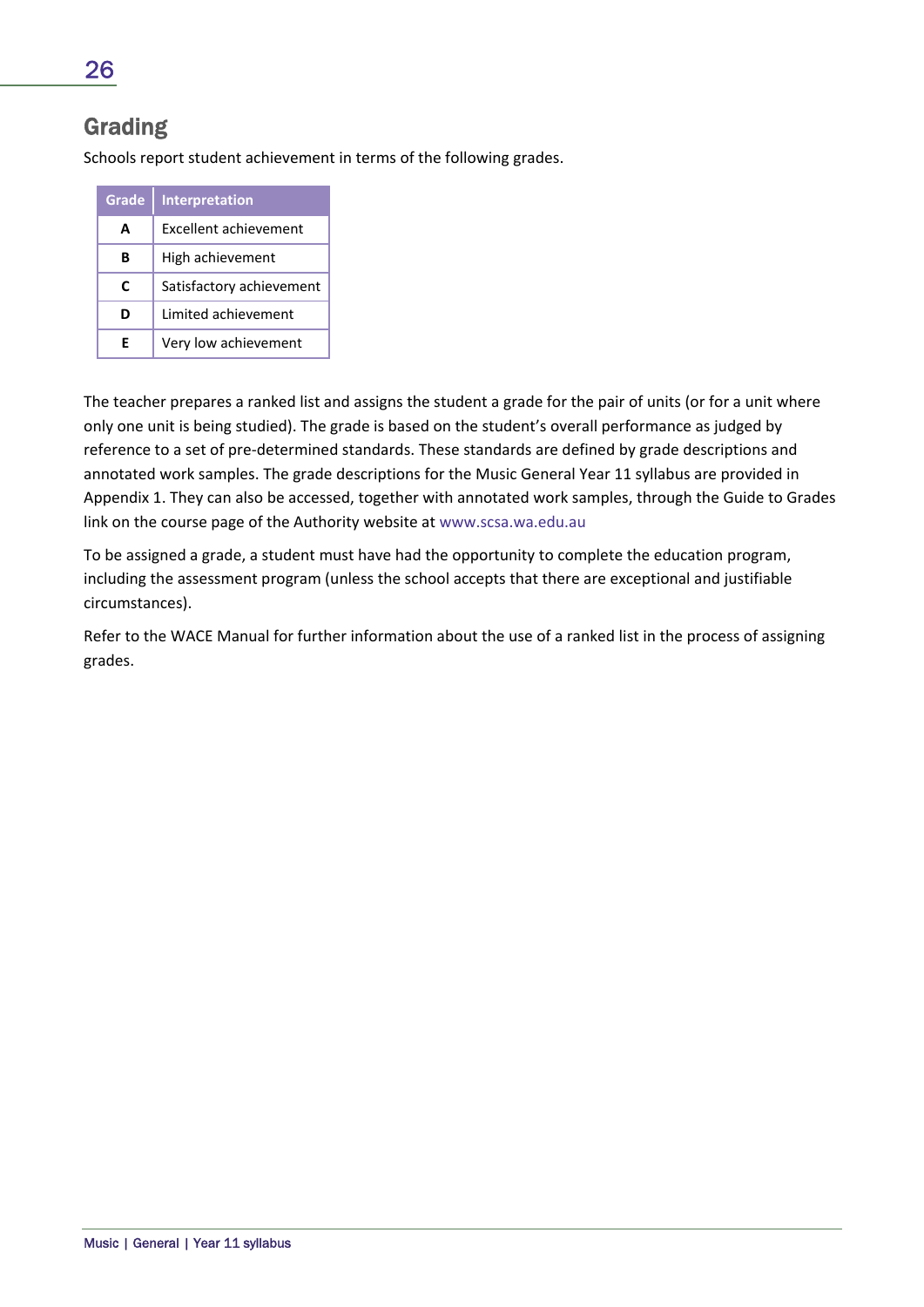## Appendix 1 – Grade descriptions Year 11

#### **Aural and theory**

Proficiently completes aural work, applying a range of music elements, concepts and processes, accurately and consistently relating sound to notation.

Adeptly selects and applies music elements, accurately and consistently using a range of theory skills.

### **Composing and arranging**

Plans and structures compositions and arrangements, effectively using the elements of music within frameworks appropriate to musical context, to either replicate a style or create original work.

#### **Investigation and analysis**

Makes clear and comprehensive connections between cultural, social and historical factors and musical features, evaluating the influence of a range of contextual factors on the shaping of music, and identifying effects of music on society.

Accurately identifies, classifies and compares musical works, providing articulate responses. Effectively analyses musical works both aurally and visually, correctly identifying the use of music elements and their function or purpose within the composition.

### **Performance**

**A**

**B**

Performs confidently, demonstrating excellent technique, and appropriate style and expression. Works proficiently as a soloist and/or interacts appropriately with other members of an ensemble.

#### **Aural and theory**

Competently completes aural work, applying music elements, concepts and processes in mostly accurate responses, making minor errors when relating sound to notation.

Capably selects and utilises music elements, demonstrating a mostly accurate and consistent application of a range of theory skills.

#### **Composing and arranging**

Plans and structures compositions, competently using the elements of music within frameworks appropriate to musical context, to either replicate a style or create original work.

#### **Investigation and analysis**

Makes connections between cultural, social and historical factors and musical features, discussing the influence of a range of contextual factors on the shaping of music, and identifying some effects of music on society.

Identifies, classifies and compares musical works, providing mostly accurate responses. Analyses musical works both aurally and visually, identifying some of the elements of music and how they have been used.

#### **Performance**

Performs with sound technique and sense of style and expression, recovering well from minor errors. Works appropriately as a soloist and/or with other members of an ensemble on most occasions.